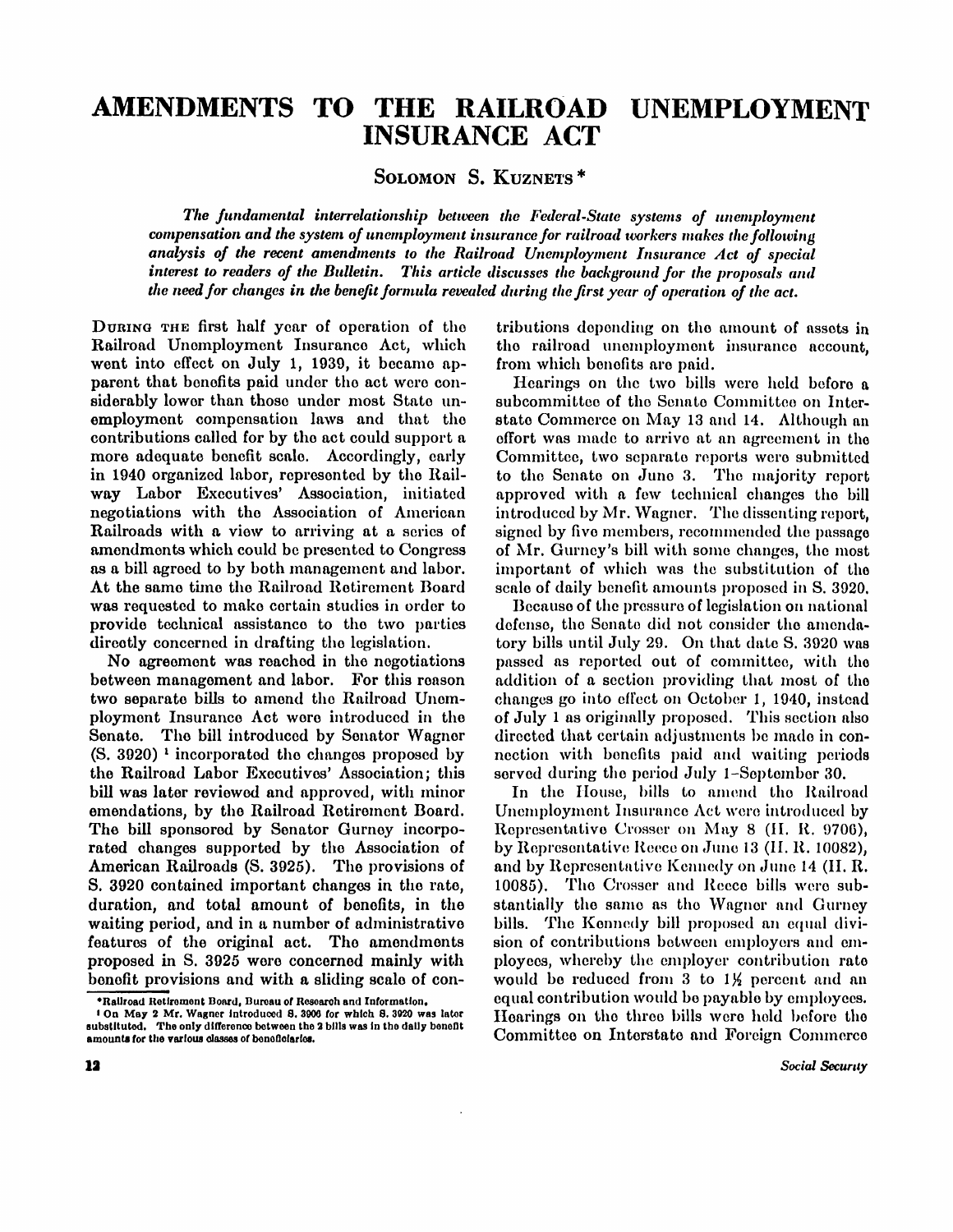on June 14 and 17 and July 8 and 9, but no report was submitted. On July 30, S. 3920 as passed by the Senate was referred to the Committee, which submitted a favorable report on September 13. The Committee recommended a number of changes, however, of which the most important eliminated the carry-over of unused benefit rights from one benefit year to the next. The bill was subsequently recalled by the Committee and after additional changes were made was passed by the House without dissent on September 30 . The House version was adopted by the Senate on October 2 and signed by the President on October 10.

The amendatory act contains 27 sections, most of which went into effect on November 1. Many of them attempt to correct weaknesses and difficulties in administrative processes which were revealed during the first year of operation. The vital changes, however, are concerned with the benefit formula and provide a substantial increase in benefit levels. The discussion which immediately follows deals with the background of the proposals and analyzes the more important changes.

## *Inadequacy of Benefits Under the Original Act*

The act originally provided benefits for each day of unemployment in excess of 7 in a period of 15 consecutive days (a half month) up to a maximum of 80 daily benefit amounts in a benefit year. The daily benefit rates ranged from \$1.75, for employees with base-year compensation of \$150-199, to \$3.00 when base-year compensation was \$1,300 and over. Within this range the daily benefit amount was raised by 25 cents for each increase of \$275 in the base-year compensation. Benefits were payable after a waiting period of one half month with at least 8 days of unemployment, served within 6 months of the beginning of the benefit year.<sup>2</sup>

That the benefit formula of the original act would result in rather small benefits was evident even before actual payments began. True, the potential duration of benefits in a benefit year, which extended over a period of 5 months or slightly over 21 weeks for all eligible employees, compared favorably with the provisions of State unemployment compensation laws, in which the maximum limit in most cases is 16 weeks. The waiting-period provision could also be considered satisfactory, since the waiting time appeared to range from slightly more than 1 week to slightly more than 2 weeks. Here, however, appearances were somewhat misleading. In practice the unemployed worker had to wait for his first benefit check for at least 1 month after the beginning of his unemployment, because he was not entitled to benefits for the first half month (the waiting period) and had to complete another half month before a valid benefit claim could be adjudicated. He was therefore in a position similar to that of the claimant in a State with a waiting period of 3 weeks; this was in effect a longer waiting period than the 2 weeks required in a majority of the States.

It was in relation to the benefit provided for a period or spell of unemployment that the inadequacy of the benefit formula was striking. The benefit for a period of 15 consecutive days of unemployment ranged from \$14 to \$24. The equivalent weekly benefit rate for total unemployment may be calculated either as sevenfifteenths of the benefit for 15 days or as one-half of such benefit, the latter on the assumption that the fifteenth day is a Sunday or other day on which the claimant does not normally work. Even on the basis of the larger fraction, the equivalent weekly benefit rate under the unamended act works out to a minimum of \$7 and a maximum of \$12, with 4 intermediate rates spaced at \$1 intervals. Although the minimum rate appears to be high, being equaled or exceeded in only a few States, the maximum is lower than in any State system.

The comparison, however, is misleading because it involves an application of standards developed for manufacturing and other industries to railroads, which have a markedly different wage-rate structure. In an industry in which the lowest paid and least skilled groups average \$18-22 for a full week, where skilled labor in the shops and in the train-and-engine service is paid a minimum of \$40 while semiskilled helpers and apprentices average \$27 , and where clerical employees receive a weekly wage approximating \$35 , the adequacy of the original benefit scales is obviously questionable. Even for the lower wage groups a substantial amount of employment in the base year was necessary to qualify them for benefits which

<sup>&</sup>lt;sup>2</sup> The statement about the waiting period applies to the act in effect in July 1939-Octobcr 1940; for changes made in the waiting-period requirements in June 1939, see p. 14.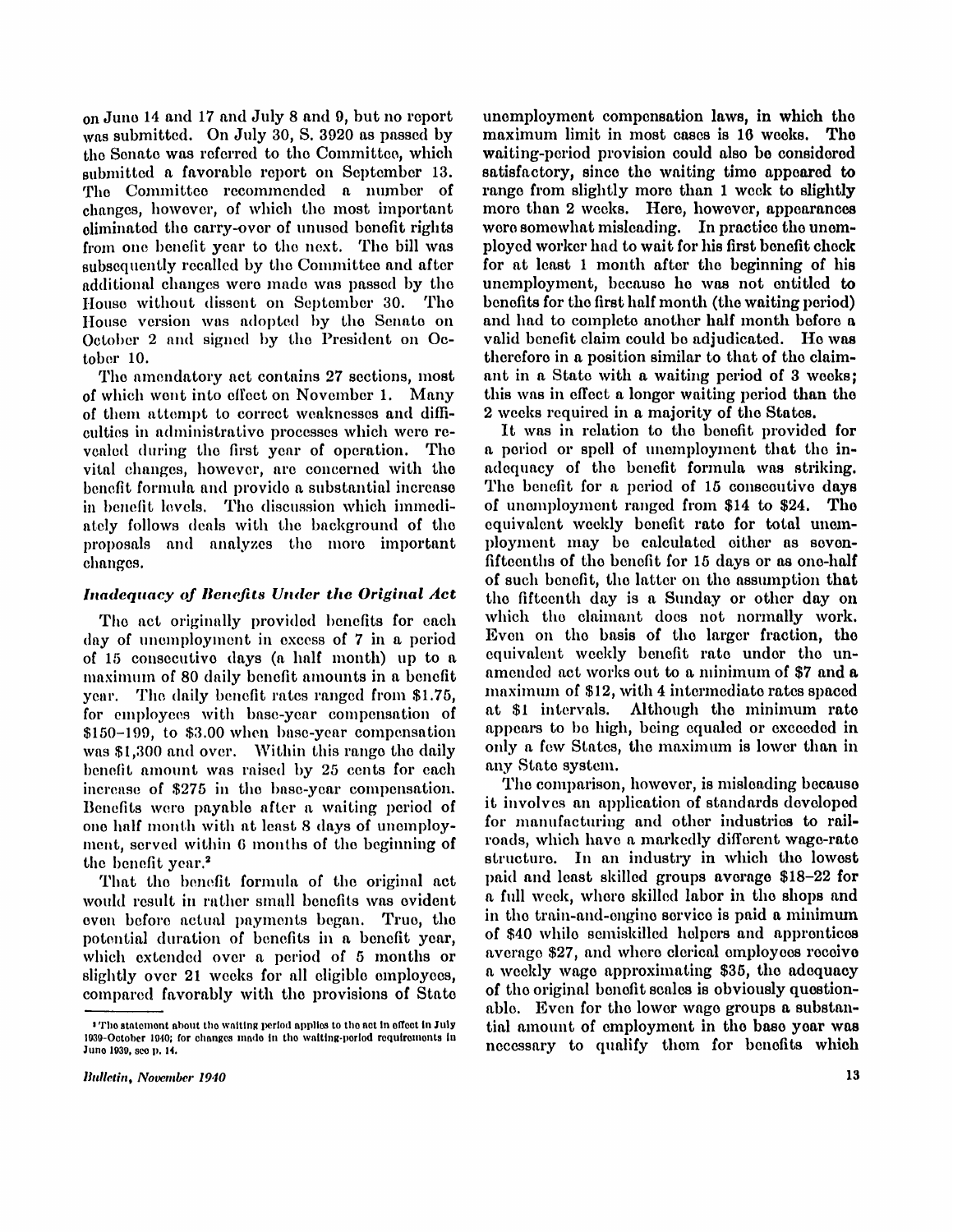would approximate one-half the full-time wage. Since the highest weekly benefit was \$12, the skilled and white-collar groups could not under any circumstances receive a benefit approaching one-half their full-time wage.

When a claimant was unemployed for less than 15 days, the inadequacy of benefits was even greater. Thus, a claimant with 7 days of unemployment received no benefits although his unemployment extended over virtually half the 15-day period, and a claimant with 10 days of unemployment received only 27% percent of the maximum benefit while his unemployment equaled nearly 67 percent of the maximum possible unemployment for the period. This relationship between unemployment and benefits is implicit in the formula, which provided for benefits only for days of unemployment in excess of 7, on the principle that in a 15-day period earnings from employment should be allowed to offset in whole or in part the wage loss from unemployment. In this respect the provisions of the act were similar to the treatment of so-called partial unemployment in the State systems, except that in most States the period during which earnings are applied as an offset against the wage loss is limited to a week. The length of this period is, of course, the major factor governing the liberality of compensation for partial unemployment as compared with compensation for total unemployment: the longer the period, the less generous are the "partial" benefits. Under the benefit formula of the railroad act this is most obvious in the case of 7 consecutive days of unemployment, for which the claimant receives no benefits; under many State laws an eligible claimant would in this case be entitled to a week's benefit, or half the benefit drawn for 2 weeks (or 15 days) of consecutive unemployment.

These weaknesses of the benefit provisions the low level of weekly or semimonthly benefits and an unduly long waiting period—were apparent before benefit operations under the act began in July 1939. In fact a minor change in the waiting period was made in the amendments approved in June 1939; for the original requirement of 1 half month with 15 consecutive days of unemployment or of 2 half months with at least 8 but less than 15 days of unemployment a simpler provision was substituted which required only 1 half month with at least 8 days of unemployment. No major changes, however, were considered desirable at

that time because there appeared to be no reason to qualify the theory underlying the original act. This theory assumed that, because of the widespread acceptance of the seniority principle, unemployment among railroad workers is concentrated more than in any other industry in the low-wage groups and that unemployment when it occurs is in the main continuous over long periods. Accordingly stress was laid on extended duration and on providing a benefit scale which would conform to the standard of one-half of the full-time wage at least for the lower paid groups. Small differences in the waiting period were unimportant when the duration of unemployment was long. Moreover, it appeared impossible to finance larger benefits with a contribution rate of 3 percent, the norm established for the country by the Federal-State unemployment compensation system.

## *Benefits in the First Year of Operation*

Claim and benefit-payment experience under the act quickly revealed some additional flaws in the benefit structure of the system. It became apparent in the first few months of operation that, regardless of any objective and long-run considerations, claimants were immediately and vitally concerned with the benefit amount payable to them for each half month. The fact that they received a benefit for a half month which was smaller than they had received under the State systems for a similar period appeared to them more important than the longer potential duration of benefits in the course of a year. Because of dissatisfaction with the benefit scale, the Board was early impelled to make a statistical study, based on actual cases, of the comparative benefit rights under the railroad and State systems. The results of this study, as modified by weights reflecting the first full year of experience, are summarized in table 1.

*Benefits under the act compared with State benefits.*—For the purposes of this study about 100 cases per State were selected at random from the group of applicants for benefit rights under the railroad system in the first month of operation. The sample included 43 jurisdictions in the continental United States. Six small jurisdictions <sup>3</sup> were omitted because no satisfactory sample could be obtained or because the State benefit

<sup>3</sup> Delaware District of Columbia, Nevada, Rhode Island, Vermont, and Wisconsin.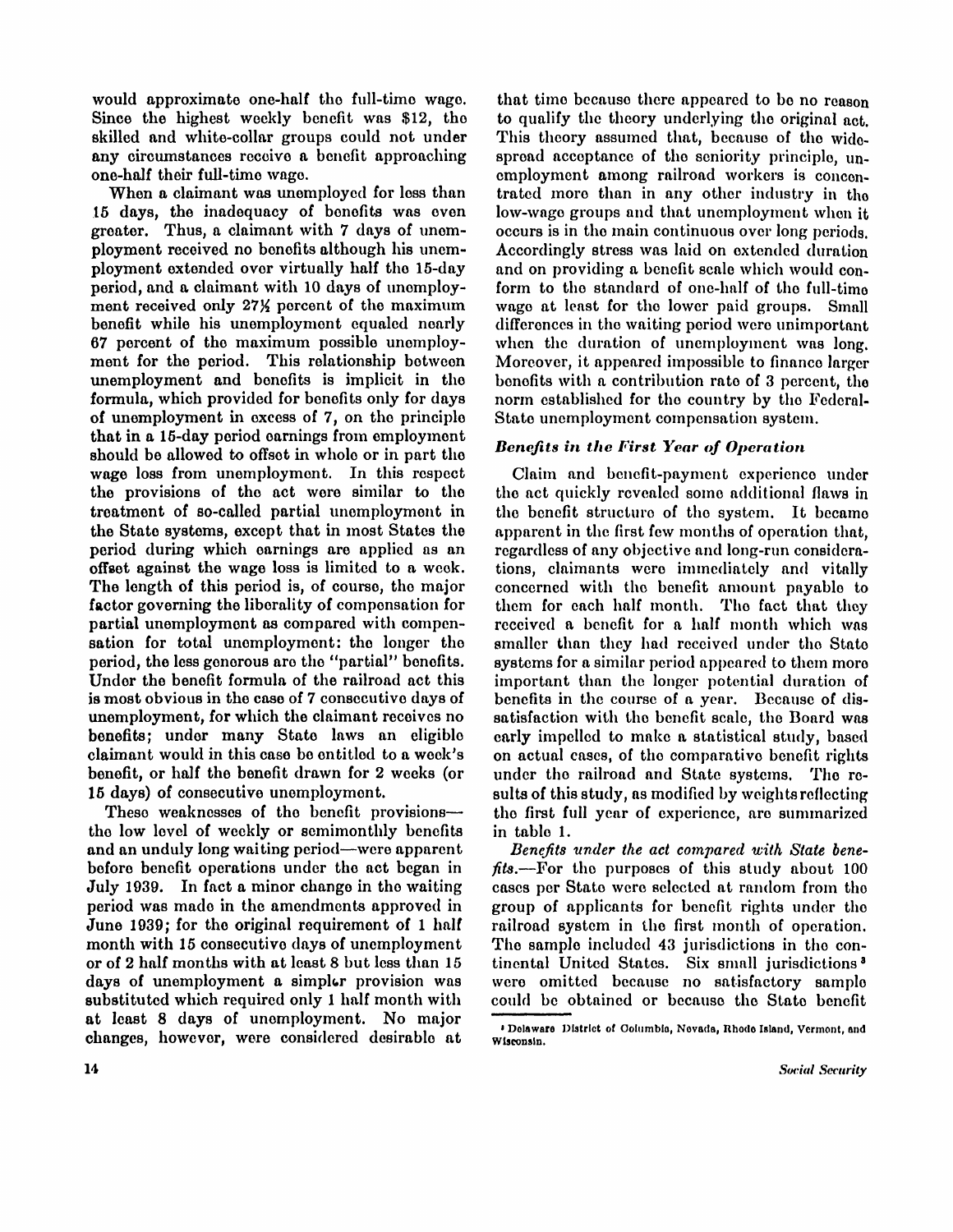formula precluded calculations on the basis of data available in the files of the Board; these 6 jurisdictions account for less than 4 percent of the employees covered under the act.

For each case included in the sample, benefit rights for a long and continuous period of unemployment beginning July 1, 1939, were calculated both under the railroad act and under the unemployment compensation statute of the employee's State of residence, on the assumption that the wage credits—but not necessarily the base period —under the two laws were the same. The State laws used for this purpose were those enacted by March 1, 1940; no attention was paid to benefit provisions applying to a transitional period or to those reflecting an old benefit formula which was scheduled to be replaced by a new formula. The weekly benefit rate for total unemployment and the maximum amount of benefits for the benefit year under both systems were then compared for each case. In order to guard against any exaggeration of the weaknesses of the railroad act and for simplicity in calculation, the weekly benefit rate under the railroad act was assumed to equal one-half the benefit for a half month with 15 days of unemployment. Cases found to be ineligible under State statutes were eliminated from this comparison, because cases ineligible under the railroad act were not included at the outset in the universe from which the sample was drawn. The results of this comparison were compiled separately for each benefit class in each State; for the same groups the median weekly benefit rate and the maximum amount of benefits in the benefit year were also obtained. The summary results for each State were calculated by means of benefit-class weights based on the first full year of operation under the act. The summary results by benefit classes for the United States were calculated by means of State weights proportionate to the number of railroad employees in each State.

Because of differences between the benefit provisions of the railroad act and the State statutes, differences which relate not only to the methods of calculating the benefit rates and maximum amounts but also to the length and position of base periods with respect to the benefit years, there is no reason to expect that the comparison of

**Bulletin, November 1940** 

Table 1*.—Compartson of average weekly benefit rates and maximum benefits payable in a benefit year to railroad workers, under State unemployment compensation laws and under the Railroad Unemployment Insurance Act<sup>1</sup>*

|                                                                                                                                                    |                                                                                                                       | Maximum benefits in<br>Weekly benefit rate<br>benefit year |                                                    |                                                                    |                                                          |                                |  |  |
|----------------------------------------------------------------------------------------------------------------------------------------------------|-----------------------------------------------------------------------------------------------------------------------|------------------------------------------------------------|----------------------------------------------------|--------------------------------------------------------------------|----------------------------------------------------------|--------------------------------|--|--|
| Group or State                                                                                                                                     | A verage                                                                                                              | rato–                                                      | Percont of cases<br>in which State                 | A verage                                                           | Percent of cases<br>in which State<br>maximum—           |                                |  |  |
|                                                                                                                                                    | under<br>State<br>law                                                                                                 | Exceeds<br>RUIA<br>rate                                    | Equals<br>RUIA<br>rato                             | under<br>Btate<br>law                                              | Exceeds<br>RUIA<br>maxi-<br>mum                          | Equals<br>RUIA<br>maxi-<br>mum |  |  |
| Total                                                                                                                                              | \$11.90                                                                                                               | 74                                                         | 3                                                  | \$163                                                              | 33                                                       | õ                              |  |  |
| Employees with<br>RUIA base-<br>year compon-<br>sation of:                                                                                         |                                                                                                                       |                                                            |                                                    |                                                                    |                                                          |                                |  |  |
| \$180-109<br>$200 - 474$<br>475-749.<br>750-1 <b>,024 </b> .<br>1,025-1,299<br>1,300 and over                                                      | 5.75<br>9.50<br>12.50<br>14.25<br>15.00<br>15.25                                                                      | 21<br>60<br>77<br>86<br>97<br>100                          | õ<br>4<br>$\frac{4}{3}$<br>1                       | 84<br>118<br>167<br>205<br>219<br>241                              | 6<br>25<br>86<br>47<br>55<br>27                          | $\frac{2}{2}$<br>8Ō            |  |  |
| <b>Biates:</b><br>Alabama<br>Arizona<br>Arkansas<br>California<br>Colorado<br>Connecticut<br>Florida<br>$G$ corgia<br>Idaho<br>Iiiinois            | $\begin{array}{c} 8.50 \\ 11.25 \\ 9.25 \end{array}$<br>15.00<br>11. 50<br>11.00<br>13. 80<br>11.25<br>12.25<br>14.00 | 35<br>71<br>32<br>100<br>67<br>63<br>76<br>86<br>82<br>90  | 10<br>20<br>12<br>9<br>17<br>18<br>7<br>8          | 179<br>186<br>143<br>256<br>171<br>110<br>199<br>175<br>172<br>166 | 34<br>32<br>32<br>88<br>46<br>13<br>64<br>86<br>44<br>38 | ß<br>Ō                         |  |  |
| Indiana<br>Iowa<br>Kansas<br>Kontucky<br>Louisiana<br>Malno <b>.</b> .<br>Maryland<br>Massachusetts…<br>Michigan<br>Minnesota…….                   | 12.50<br>12.50<br>9.75<br>11.75<br>10.75<br>8.00<br>10.25<br>12.25<br>14.75<br>11.50                                  | 69<br>70<br>39<br>61<br>63<br>15<br>52<br>67<br>90<br>60   | 7<br>16<br>11<br>13<br>õ<br>2<br>15                | 182<br>178<br>104<br>175<br>170<br>132<br>145<br>190<br>205<br>174 | 20<br>59<br>13<br>54<br>42<br>18<br>29<br>45<br>66<br>51 | 1<br>2<br>ī                    |  |  |
| Mississippi<br>Missouri<br><b>Montana</b><br>Nebraska<br>New Hampshire<br>New Jersey <br>New Mexico<br>New York<br>North Carolina.<br>North Dakota | 10.75<br>11. 75<br>12.00<br>10.50<br>12.00<br>11.00<br>$\begin{array}{r} 0.25 \\ 12.25 \\ 7.25 \\ 11.25 \end{array}$  | 49<br>67<br>66<br>52<br>67<br>57<br>39<br>06<br>5<br>65    | 8<br>10<br>22<br>21<br>9<br>18<br>13<br>11<br>19   | 146<br>140<br>191<br>100<br>117<br>121<br>145<br>158<br>114<br>174 | 84<br>22<br>89<br>42<br>14<br>18<br>26<br>33<br>13<br>49 | 6                              |  |  |
| Ohlo……………<br>Oklahoma<br>Oregon<br>Pennsylvania<br><b>Bouth Carolina.</b><br>South Dakota<br>Tennessee<br>Texas<br>Utah<br>Virginia                | 13.00<br>9.80<br>12.75<br>14.25<br>9,50<br>8.25<br>9.75<br>8.75<br>11.00<br>11.60                                     | 72<br>34<br>82<br>83<br>35<br>22<br>43<br>80<br>64<br>68   | 13<br>24<br>8<br>18<br>$\mathbf 2$<br>20<br>8<br>6 | 208<br>109<br>105<br>178<br>150<br>114<br>158<br>119<br>144<br>175 | 77<br>14<br>15<br>45<br>36<br>13<br>43<br>15<br>22<br>86 |                                |  |  |
| Washington<br>West Virginia<br>Wyoming                                                                                                             | 12.25<br>13.00<br>15.00                                                                                               | 67<br>13<br>83                                             | 16<br>4<br>3                                       | 173<br>110<br>157                                                  | 54<br>13<br>31                                           | ı                              |  |  |

<sup>&</sup>lt;sup>1</sup> Calculated from sample of 100 cases per State. For statement of methods<br>used, see text, p. 15. In heteroting table the following facts for rights under<br>original railroad act should be noted: Equivalent weekly benefit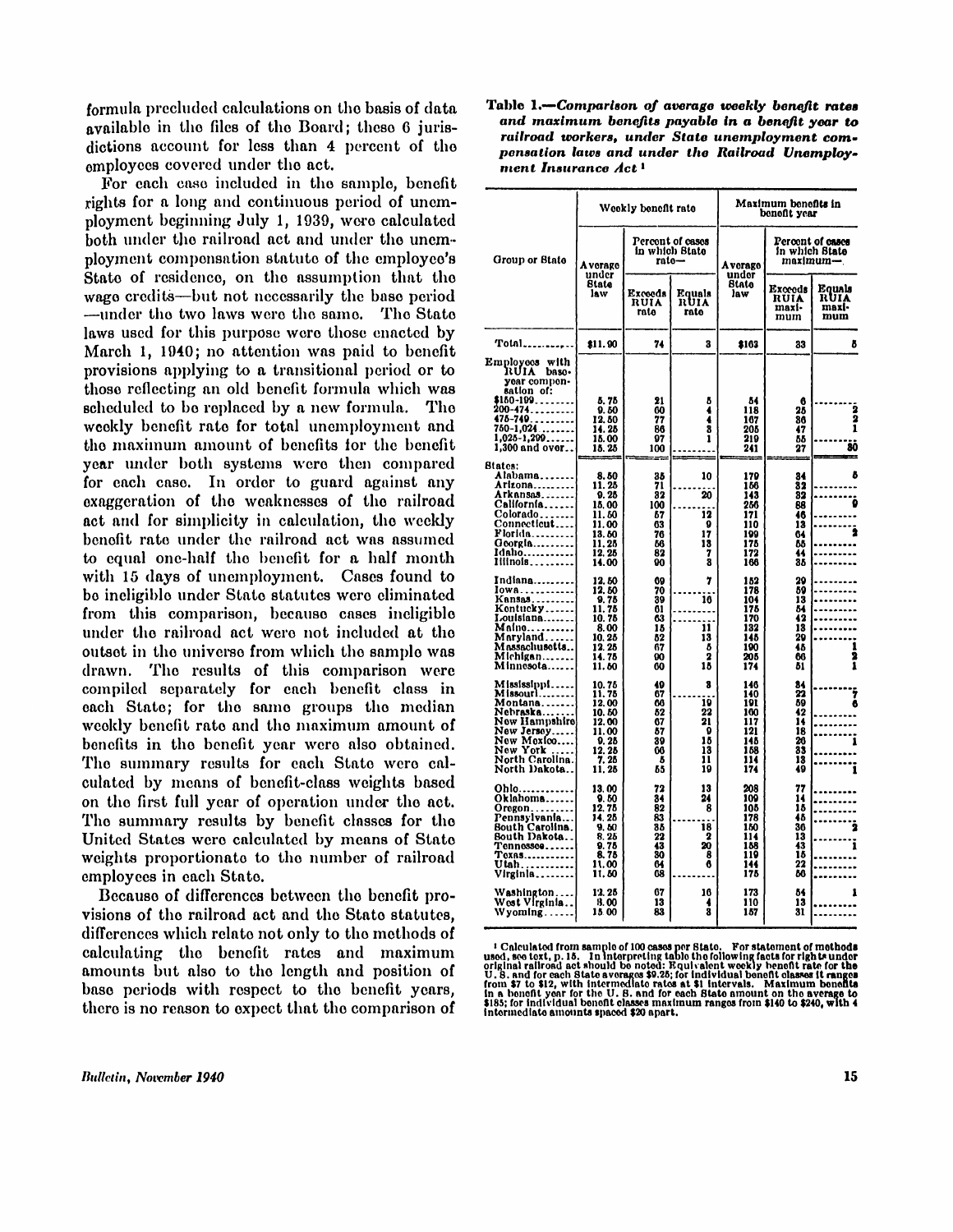benefit rights under the State and Federal laws would show that all or nearly all benefit rates or maximum benefit amounts under the State law are higher or lower or the same as under the rail road act. The results of the comparison can be stated only in terms of the proportion of cases in which the benefit rates or maximum benefits under one act are higher or lower than under the other. Greater liberality of benefits is indicated when the proportion of cases with higher weekly or maximum benefits exceeds one-half. Another method is to compare the averages under the two laws, to get a measure of the differences between the laws in terms of dollars and cents. The figures presented in table 1 permit comparison by both methods.

In relation to the weekly benefit rate, the figures in table 1 show that there are only 6 of the 43 States in which the State amount is clearly lower than that provided under the railroad act. In these States—Alabama, Maine, North Carolina, South Dakota, Texas, and West Virginia-the proportion of cases in which the State rate is greater than or equal to the equivalent weekly rate under the railroad act is definitely less than 50 percent. The average rate in these States is also below the average under the railroad act, which is \$9.25. It is significant that these 6 States include all those in which the law provides for the determination of the weekly benefit on the basis of annual wages from covered employment, a formula similar to that used in the railroad act; the rates in Maine, North Carolina, South Dakota, and West Virginia are, however, much lower than under the act, because the weekly benefit is taken on the average at a much lower fraction of base-year wages.

For 5 other States (Arkansas, Mississippi, New Mexico, Oklahoma, and South Carolina) the comparison by the two methods is inconclusive, suggesting that in general and on the average the differences between State benefit rates and the equivalent weekly rates under the act are small. For the remaining 32 States the weekly benefit amounts are appreciably higher than the equivalent rates under the act; in 5 of them-California, Illinois, Michigan, Pennsylvania, and Wyoming, which include nearly 27 percent of the total number of railroad employees—the average benefit rate under the State law is at least 50 percent greater than under the Federal act. It is not surprising, therefore, that the average benefit rate under State laws for the country as a whole exceeds by nearly 29 percent the equivalent weekly rate under the Federal act. It is also noteworthy that for nearly three cases out of four the weekly benefit under the State laws is greater than under the Federal act for the same wage credits.

With respect to the maximum amount of benefits in the benefit year, the comparison yields at first glance almost diametrically opposite results. In only 5 States out of 43 does the proportion of cases with maximum benefits larger than under the railroad act exceed 50 percent and the State maximum exceed \$185 , the average applicable to the railroad act. Among these 5 States are California, with a maximum potential duration of 26 weeks, and Montana and Ohio, with uniform potential durations of 16 weeks. For 8 other States the comparison is inconclusive, suggesting that the differences are on the whole small. For the remaining 30 States, however, maximum benefits under State laws were appreciably lower than under the Federal act, although for 19 of them the State weekly benefit was definitely above the equivalent rate in the railroad system. For the country as a whole, maximum benefits under the railroad act were higher in about 62 percent of the cases; the net average excess over the State level was about 13 percent. Obviously, these figures do not indicate whether and to what extent longer duration can offset lower weekly benefit levels—from the standpoint of either the unemployed worker or sound social policy.

More significance attaches to this study when the results are presented separately for each benefit class. As may be seen from the averages for the country in table 1, the deficiency in the benefit rate under the railroad act does not occur at all in the group with base-year wages of  $$150-199$  and is not too large for the group with annual compensation of \$200-474. For these groups the equivalent weekly rates under the Federal act are \$7 and \$8, respectively, as compared with an average of \$5.75 and \$9.50 in the State systems. The disparity becomes really wide for the higher compensation classes, in which the difference in favor of the State systems ranges from  $$3.25$  to  $$4.25$  per week. Moreover, for the classes with base-year wages of \$750 or more the longer duration under the railroad act in no sense compensates for the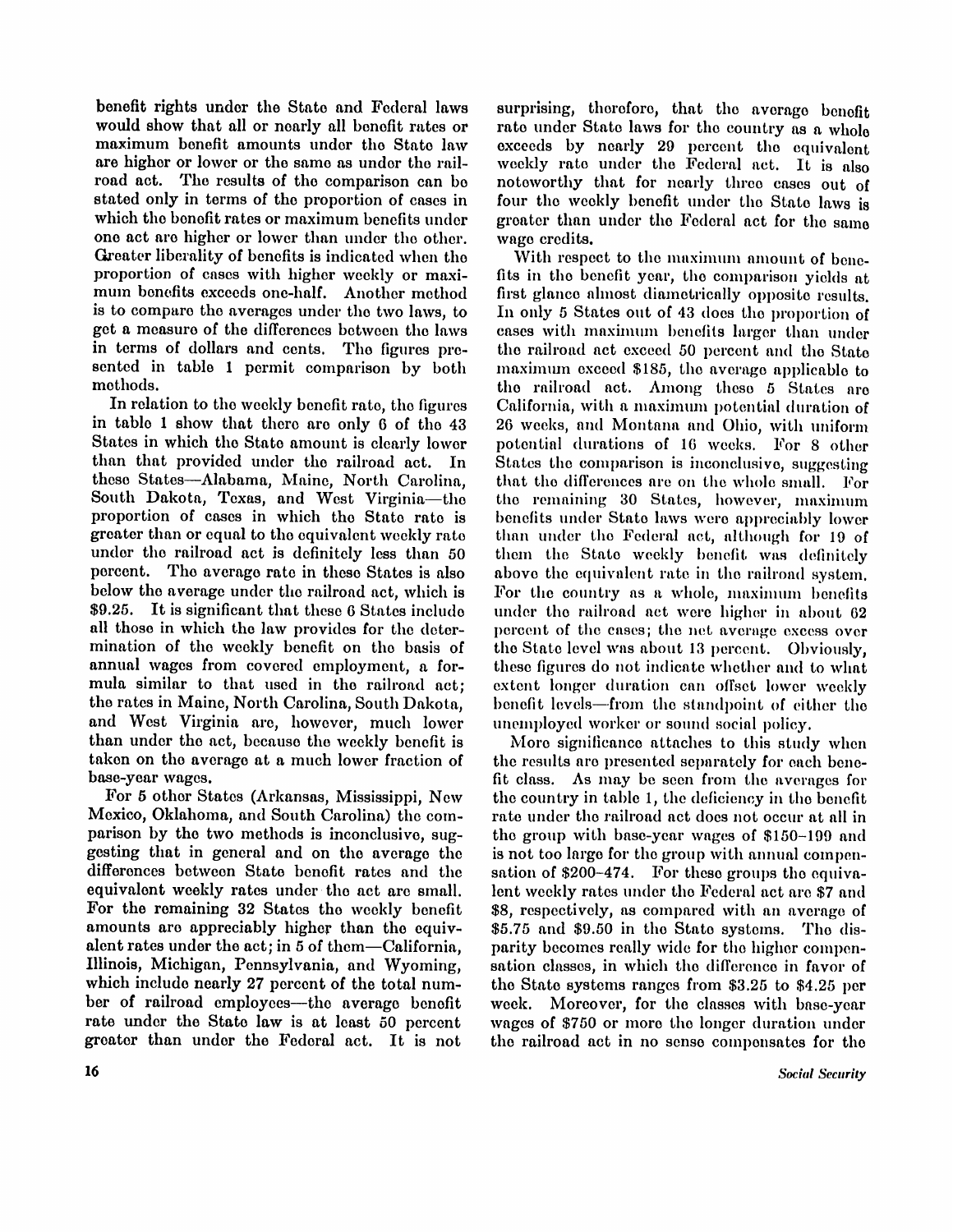Table 2.—*Comparison of railroad unemployment insurance benefits and full-time wages for selected occupational groups of employees of class I railroads, fiscal year 1939-40 <sup>1</sup>*

| Occupational group                                                        | A vorage<br>full-timol<br>wage for | Average<br>bonofit<br>for 15<br>consecu-<br>a period [tive days] | Ratio of<br>bonofit<br>to wage<br>loss in<br>15-day | Percent of occu-<br>pational group to<br>total for class I<br>railroad employ-<br>605 |                           |  |  |
|---------------------------------------------------------------------------|------------------------------------|------------------------------------------------------------------|-----------------------------------------------------|---------------------------------------------------------------------------------------|---------------------------|--|--|
|                                                                           | of 2<br>weeks                      | of un-<br>omploy-<br>mont                                        | period<br>(per-<br>cont)                            | Banafi•<br>ciarios                                                                    | Bonofit<br>half<br>months |  |  |
| Skilled crafts:                                                           |                                    |                                                                  |                                                     |                                                                                       |                           |  |  |
| Maintenance of way and<br>structures, skilled<br>Maintenance of equip-    | \$59.80                            | \$10.22                                                          | 32.3                                                | 2.6                                                                                   | 2.2                       |  |  |
| ment. skilled<br>Train, engine and yard                                   | 67.80                              | 20.08                                                            | 20.6                                                | 14.6                                                                                  | 10.9                      |  |  |
| service, junior occupa-<br>tions<br>Other manual workers:                 | 79.44                              | 18.77                                                            | 23.6                                                | 14.3                                                                                  | 14.1                      |  |  |
| Maintenance of way and<br>$strucluros \ldots$<br>Maintenance of equipment | 38.65                              | 16.62                                                            | 43.0                                                | 30.1                                                                                  | 33.8                      |  |  |
| and stores<br>.                                                           | 43.20                              | 17.97                                                            | 41.6                                                | 0, 2                                                                                  | 6.1                       |  |  |
| Helpers and appren-<br>tices (maintenance)                                | 48.00                              | 18.84                                                            | 30.3                                                | 12.9                                                                                  | 10.9                      |  |  |
| Freight handlers                                                          | 60.04                              | 17.47                                                            | 34.9                                                | 5.5                                                                                   | 6.8                       |  |  |
| White-collar employees:<br>$Clerical$<br>Station agents and teleg-        | 68.76                              | 19.30                                                            | 28.2                                                | 2.8                                                                                   | 3.5                       |  |  |
| $r$ aphers                                                                | 71.15                              | 10.40                                                            | 27.4                                                | 1.9                                                                                   | 1.9                       |  |  |

<sup>1</sup> Full-time wage is calculated from data on average hourly and daily earnings by occupation for 1938, compiled by the Interstate Commusion. For all occupations other than skilled crafts in maintenance of way and structu

lower weekly benefit amount; for these classes there appears to be little difference between the Federal system and the State averages in the maximum amount of benefits in the benefit year.

*Benefits by occupational groups.*—Experience in payment of benefits made it also increasingly clear that the original theory exaggerated the concentration of unemployment in the railroad industry in the groups with relatively low wage rates. Large numbers of skilled and semiskilled employees, particularly in the shops and in the train-and-engine service, registered as unemployed and claimed benefits. Under the provisions of the act, employees in these groups could not conceivably become entitled to benefits that would approximate half their full-time wage. The results of the first full year of operation bearing on this point are summarized in table 2, which covers approximately 90 percent of the compensable unemployment among employees of class I railroads, by far the largest class of employers subject to the act. The occupations omitted consist of supervisory employees, the senior grades in the train-and-

Bulletin, November 1940

engine service, restaurant and kitchen employees, marine workers, and other groups for which the ratio of benefits to full-time wages is of no interest for the purposes of this discussion.

In this table, low wage-rate groups account for only 60 percent of the unemployed workers who received one or more benefits and for approximately 65 percent of their compensable unemployment. These figures are based on a broad definition of low-wage groups, in which are included not only unskilled and semiskilled manual workers but also the helpers and apprentices in the skilled crafts. Even for these groups, however, benefits for a half month of total unemployment compensate on the average only 35 to 43 percent of the wage loss. For other employees the degree of compensability is much lower; for the skilled crafts it ranges on the average from 24 to 32 percent, and for white-collar employees it does not exceed an average of 28 percent.

*Intermittent unemployment.*—The discussion so far has dealt only with half months of total unemployment, which, it was anticipated, would account for substantially all the unemployment in the industry. On this point, too, experience showed that the original theory is subject to serious qualifications. Of the total number of claims submitted by eligible workers which, were processed in the first year of operation, only 52 percent were for half months with 15 days of unemployment. Of the remainder, 14 percent covered half months with 7 or fewer days of unemployment and 34 percent covered half months with 8 to 14 days of unemployment. A sample study of half months by number of days of unemployment suggests that the number of half months with 7 or fewer days of unemployment would probably have been larger if eligible employees had registered with respect to every day of unemployment which they incurred. Undoubtedly many employees neglected to do so when they were certain to go back to work in a few days, because under the act they could receive neither benefits nor credit for waiting period for a half month with fewer than 8 days of unemployment. Even when taken at face value, the figures show clearly that, at least in a year when employment conditions are fairly good, unemployment among eligible workers is by no means continuous. Much of the unemployment apparently occurs in short spells, the benefits for which compensate a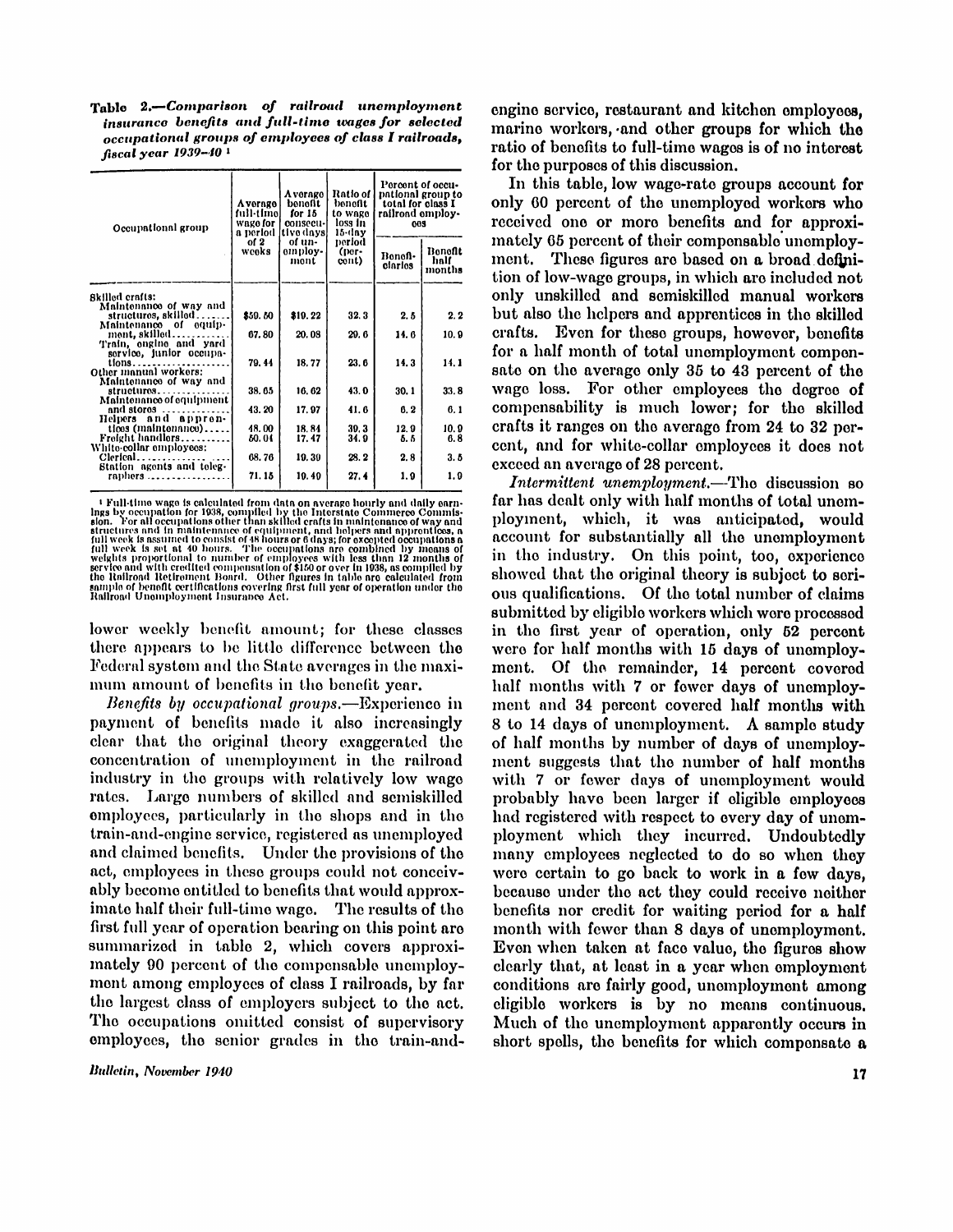smaller proportion of the wage loss than in cases of total unemployment in 15-day periods.

Moreover, continuity or intermittency of unemployment appears to be related much more to the department or service in which the employee works than to his occupational grade or the wagerate level. An analysis of a sample of benefit certifications in the first year by the duration of unemployment in the half months to which they apply shows, for example, that for the skilled crafts in maintenance of way and structures 73 percent of all certifications were for half months with 15 days of unemployment, while for other manual workers in the same departments the proportion was 71 percent. For maintenance of equipment and stores the proportions for the skilled and other manual workers were 53 and 55 percent, respectively; only for helpers and apprentices, a group which includes some employees also in maintenance of way and structures, was the proportion as high as 59 percent. The lowest proportions of continuous unemployment were found for freight handlers—37 percent—and for the junior occupations in the train, engine, and yard service—48 percent; these percentages obviously reflect the conditions of employment in these departments rather than the degree of skill required or the rate of pay.

The figures therefore lend no support to the theory that higher compensation was provided under the act for wage losses among the lower wage groups because their unemployment tends to be continuous. Experience showed that continuity of unemployment is characteristic of certain departments of railroad operations subject to pronounced seasonal fluctuations; all groups of employees in such departments are equally liable to suffer long periods of continuous unemployment. In other departments there is relatively little difference in the character of unemployment as between the skilled and the unskilled.

*Maximum duration and waiting period.*—The results of the first year of operations also have an important bearing on the other aspects of the benefit formula—the maximum potential duration and the waiting period. During that year, of 160,735 persons for whom one or more benefit payments were certified, only 29,303, or a little more than 18 percent, were unemployed long enough to draw the maximum amount of benefits to which they were entitled during a benefit year. This crude calculation understates the figure significant for this discussion, namely, the proportion of beneficiaries who draw the maximum amount of benefits before their benefit year expires. On the basis of data available at present it is estimated that the exhaustion rate will probably be about 27 percent. For at least two-thirds of the beneficiaries, therefore, an extended duration of benefits in the year is of no material consequence. at least when employment conditions are as favorable as they have been since June 1939. For this group long duration is in no sense an offset for low weekly benefit amounts. The significance of this inference is magnified by data which suggest that for the higher wage-rate groups. for whom weekly or semimonthly benefit rates compensate a lower proportion of the wage loss than for other employees, the exhaustion rate is also much lower.

Experience in the first year of operation probably exaggerated the effect of the waiting period in reducing the amount of benefits, because the volume of unemployment during that year was comparatively small. However, even after account is taken of this qualification, the figures for the first year are striking. They show that, if the waiting-period requirement had been eliminated, benefits on the average would have been raised about 19 percent. Included in this calculation is the group of claimants who drew the maximum amount of benefits to which they were entitled for the year and whose benefits were therefore unaffected by the waiting period. Excluding this group, the average increase in benefits by elimination of the waiting-period requirement works out to 23 percent. Granted that in a year with greater unemployment the effect of the waiting period would have been smaller, the question of justifying so restrictive a requirement still remained.

This question appeared to be particularly relevant because the arguments ordinarily advanced for a waiting period are not applicable to the railroad unemployment insurance system. A justification on administrative grounds—to afford sufficient time for the initial determination of benefit rights—obviously is irrelevant, since rights of the great majority of covered workers are in fact determined about a month before the earliest possible beginning of the benefit year. Statements of compensation and service credited for the calendar year are prepared and distributed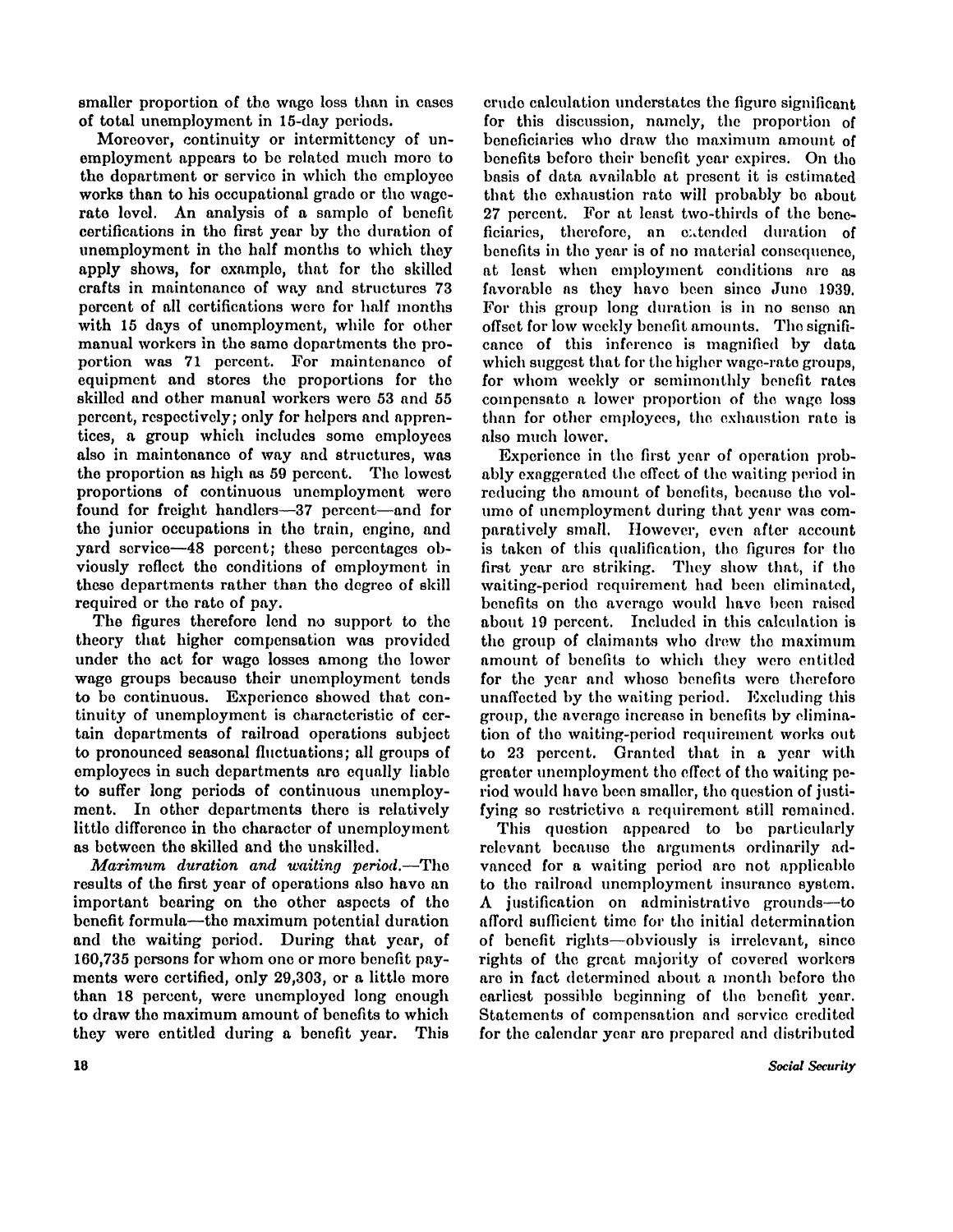by the Board in the following May and June to all employees; these statements represent in fact initial determinations of benefit rights for the year beginning on or after July 1. The argument that it is preferable to make relatively larger payments to workers with long periods of unemployment than to disperse benefit funds through small payments to workers with short periods of unemployment presupposes that the condition of the reserve compels a choice between the two alternatives. A comparison of the aggregate benefit outgo in the first year of operation with the contributions applicable to that period clearly suggested that it would be possible to pay larger benefits to workers with short periods of unemployment without penalizing other groups of claimants.

*Extent of possible increase in benefits.*—From July 1939 through June 1940 a total of approximately  $$14,811,000$  was certified in benefits. If account is taken of benefits certified after June 30, 1940, for unemployment which occurred prior to the end of the fiscal year, it is probable that the benefit outgo for the year would amount to a little more than  $$15,000,000$ . By the end of September 1940 a total of about \$65,470,000 had been collected in contributions, interest, and penalties for the year July 1939-June 1940. Ninety percent of this figure, or about \$58,923,000, is available for the payment of benefits; the remainder is appropriated under the act for administrative expenses. It appears therefore that less than 26 percent of the contributions accruing for the fiscal year was actually paid in benefits. A clear indication is thus afforded that benefit levels can be raised.

The next question relates to the extent of the possible increase in benefits, if on the one hand solvency of the unemployment fund is to be assured through all the vicissitudes of the business cycle and on the other the accumulation of unduly large and unnecessary reserves is to be prevented. There are no absolutely reliable data furnishing an answer to this question, nor can they become available until sufficient experience is accumulated with the operation of the railroad unemployment insurance system or a system similar to it. For the time being reliance must be placed on such approximate indications as can be derived from other sources.

The experience of the British unemployment insurance system from 1929 through 1939 shows

that at their peak annual benefit payments are about 2.4 times as large as the outlay in years when unemployment is at its lowest. The differences between the benefit features of the British plan and the employment history of the British industry on the one hand and the corresponding factors in the railroad system in this country on the other all point to the fact that this measure of the range of benefit payments exaggerates the probable experience under the railroad act. Paralleling this measure of fluctuations in benefits, statistics of railroad pay rolls in this country for the period from 1933 through 1939 suggest that in a year of low employment contributions are likely to be not less than 70 percent of the contributions applicable to a year of high employment. Even after account is taken of probable increases in railroad pay rolls in 1940 and 1941—as a result of industrial expansion in connection with the defense program, which can scarcely be regarded as a normal phase of the business cycle—the lowest annual contribution amounts to not less than 66 percent of the highest annual figure.

On the basis of these conservatively estimated factors and using the conservative assumption that the number of good years is the same as the number of bad years, the following equation can be set up:  $1 b + 2.4 b = 1 c + .66c$ , where b is the benefit outlay in a year of high employment and c is the contribution applying to the same year. This equation shows that in a very good year benefit outlay may amount to nearly 49 percent of the contributions accruing for that year without destroying the solvency of the fund; this would permit the payment in a bad year of benefits exceeding 175 percent of the contributions applying to such period. In the light of this calculation, the experience of  $1939-40$ , with benefits amounting to less than 26 percent of the contribution accruals, means that the benefit outlay could be nearly doubled. Since the estimating procedure includes obvious elements of a conservative bias and since employment conditions in the year 1939-40 were by no means the most favorable for the period used, it is safe to say that benefit payments could be raised by more than 100 percent.

#### *Recommended Changes in the Benefit Formula*

Analysis of the experience in the first year of operation and of supplementary data indicated the areas in which changes appeared to be most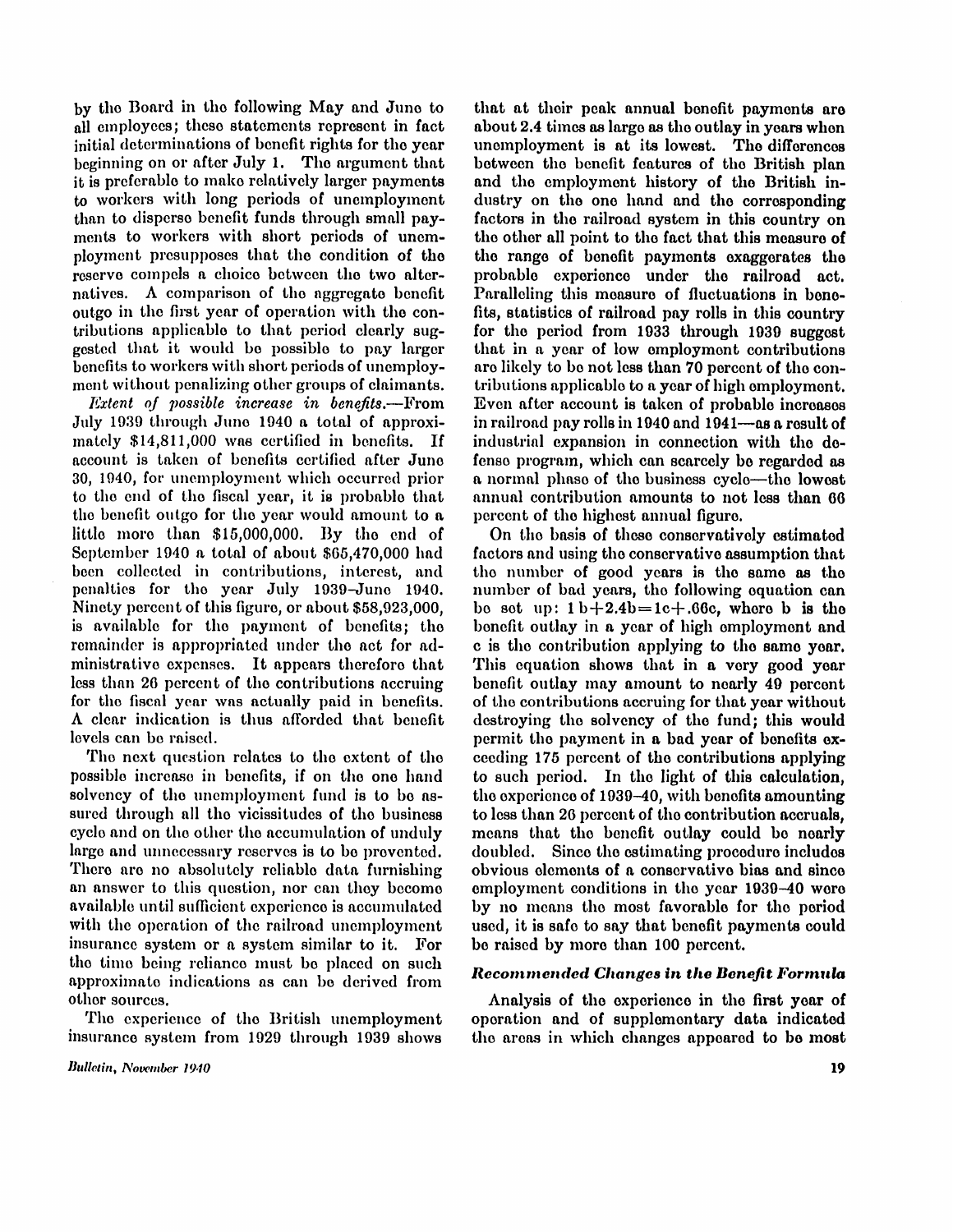desirable and the extent to which benefit levels could safely be raised. For administrative reasons these changes were to be made in such a way as to retain as much as possible of the external characteristics of the benefit formula. Understanding by claimants of their rights is always essential to the smooth functioning of the system, and radical departures from the principles to which the claimants had become accustomed in the first year would have caused confusion and complaint. This was clearly so in a system in which the administrative agency has no every-day direct contact with the claimant, because the functions of registration and claims taking are performed by 45,000 minor supervisory employees of the railroads. Even the task of training this vast army of part-time claims takers in the intricacies of a new formula while they were actively engaged in the administration of the system under the current formula would be an extremely difficult and hazardous undertaking.

*Change in the number of benefit days.*—The change most definitely indicated by the various studies was in the benefit payable for a single claim and benefit period, 1 5 consecutive days under the act as it then stood. It was essential to raise the amount of benefit payable for substantially all claimants, but more particularly for semiskilled and skilled manual workers and the white-collar groups. Moreover, the benefit payable for partial unemployment in such periods was to be increased more than the benefit for total unemployment.

Clearly the simplest device for accomplishing part of this result would be to increase the number of days of unemployment in the period for which benefits are payable. An addition of even 1 benefit day to the maximum of 8 originally provided would obviously increase benefits all along the line, and would also provide for a greater relative addition for partial unemployment. Thus a claimant with 15 days of unemployment would have his benefit raised by 12.5 percent, while a claimant with 10 days of unemployment would receive an addition of 33.3 percent.

There is a definite limit beyond which an increase in the number of benefit days would violate the principles of sound unemployment insurance. In a 15-day period this limit is 10 benefit days; the remaining days will include 2 Sundays and 2 Saturdays and 1 other day, which may also be a Saturday or a Sunday. To provide for 11 benefit

days would mean the payment of benefits to some fully employed persons who regularly work  $a_5$ . day week. This problem cannot be solved by a statutory exclusion of Sundays, because in an industry in which the most important departments operate continuously the normal day of rest for some employees will not fall on a Sunday.

The limit can be pushed a little farther in a 14-day period, which always includes only 2 Sundays and 2 Saturdays and for which it is possible to provide that benefits be payable for all days of unemployment in excess of 4. Such  $\alpha$ provision would moreover abolish insofar as practicable the difference between compensation for partial and for total unemployment: a 5-day per week worker who was unemployed for only a part of the 14-day period would be compensated for his wage loss in practically the same proportion as if he were totally unemployed throughout the period. This result could be accomplished even better in a  $7$ -day period with a maximum of  $5$ benefit days; but, apart from doubling the claim load and the consequent addition to the administrative expense which a 7-day benefit period would entail, such a change would require too drastic a departure from the established registration and claims-taking routines.

The first change recommended was accordingly that a registration period of 14 days with a maximum of 10 benefit days be substituted for a half month of 15 days with a maximum of 8 benefit days. The effect of this change is to raise benefit levels for all employees. The amount of increase is approximately 43 percent for total unemployment in a period of 14 consecutive days, and an average of about 86 percent for cases of 8-13 days of unemployment. In addition, benefits are payable to employees who have  $5-7$  days of unemployment, to whom benefits are denied by the original formula. The equivalent weekly benefit for total unemployment would by virtue of this change range from \$8.75 to \$15.00, with 4 intermediate rates spaced \$1.25 apart.

*Change in daily benefits.*—This change in the number of benefit days would provide fairly satisfactory benefit rates for employees whose full-time weekly wage is between \$18 and \$25. Employees with weekly wages of \$18 to \$20—the number whose wages are below \$18 is relatively so small that they need not be considered here would require only 10 weeks of full employment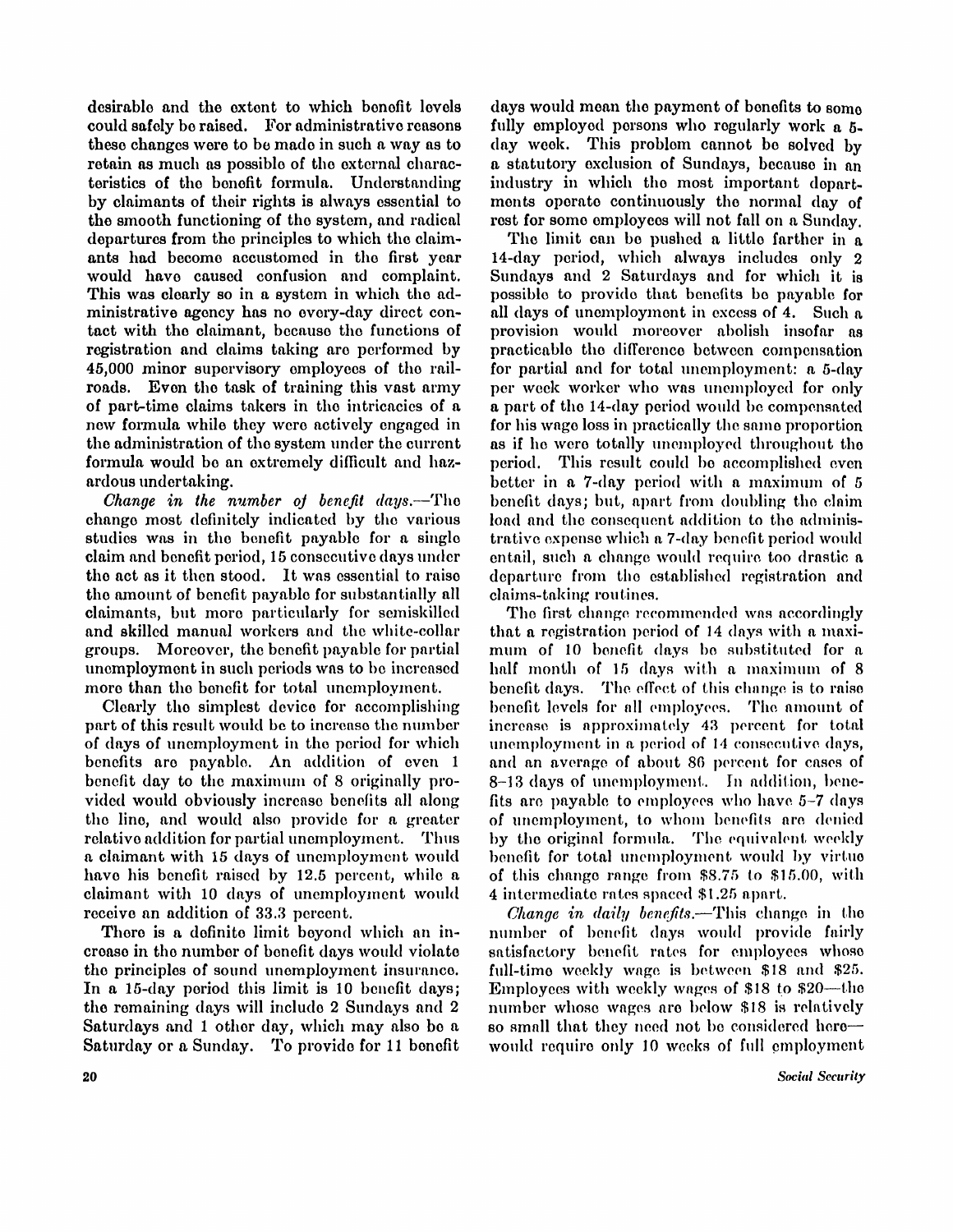in the base year to become entitled to a weekly benefit approximating half their wage. Employees whose wages range from \$21 to \$25 would qualify for a benefit compensating half of the wage loss if they had about 6 months of employment in the base year. For workers with more employment in the base year, the weekly benefit would be somewhat larger, but in no case would it approach dangerously close to the full-time wage. The benefit would exceed 60 percent of the wage only for employees whose wage was less than \$23 if their employment in the base year exceeded 36 weeks. Under no circumstances would the benefit reach 70 percent of the full-time wage.

For employees with wages over \$25, application of the benefit rates provided in the original act to the 14-day period with a maximum of 10 compensable days would produce far less adequate results. Employees with wages of \$26 to \$30 would require a minimum of about 36 weeks of full employment in the base year to entitle them to a weekly benefit approximating one-half of the wage. Employees with wages exceeding \$30 could not in any case become entitled to a weekly benefit equal to 50 percent of the wage, because the maximum benefit is set at \$30 for 14 days, or \$15 per week. As may be seen from table 3, the number of such workers and their proportion of the total is by no means small, even if it is assumed that unemployment among workers with baseyear earnings of \$2,000 or over is so insignificant that it should for practical purposes be disregarded. More than 13 percent of the total eligible employees of class I railroads have a full-time weekly wage of \$25 to \$29, and more than 47 percent a wage of \$30 or greater. To provide adequate weekly benefits for these groups an increase in daily benefit amounts is required.

After some experimentation it was recommended that the daily benefits for employees with baseyear compensation of \$1,000 or over be changed as follows:

|                        | Dally benefit amount           |                                |  |  |  |
|------------------------|--------------------------------|--------------------------------|--|--|--|
| Base-year compensation | Original                       | Recom-<br>mended               |  |  |  |
|                        | \$2.60<br>2.75<br>3.00<br>3.00 | \$3.00<br>3.00<br>3.50<br>4.00 |  |  |  |

This change would permit weekly benefits of  $$17.50$ —nearly as high as the highest maximum in State systems, which is \$18.00—and even of \$20.00. Although barely affecting employees with weekly wages of \$25 or less, the change would materially improve the position of the groups with weekly wages from \$26 to \$40. The benefit for employees with wages of \$26 to \$30, for which they would be qualified by 36 weeks of base-year employment, would range from  $52$  to  $58$  percent of their wage loss. About the same amount of employment would entitle employees with weekly earnings of \$31 to \$40 to a benefit ranging from 45 to 57 percent of the wage loss. Even employees whose wages range from \$41 to \$50 would be qualified by the same amount of employment to a benefit compensating 40 to 49 percent of their weekly wage loss. A summary showing the qualifying amount of base-year employment required for a benefit equal to at least 40 percent of the weekly wage, and the ratio of benefit to wage loss for different base-year compensation classes under this proposal is presented in table 4.

It is interesting at this point to examine the effect of the two recommended changes in the benefit formula on the comparison with benefit levels in the States discussed in connection with table 1. These changes would substantially equalize weekly benefits under the railroad-system and those in the States, as may be soon from the following figures:

| Base-year compensation | Avemge<br><b>State</b>                           | Rate under<br><b>RUIA</b>                       |                                                           |  |  |
|------------------------|--------------------------------------------------|-------------------------------------------------|-----------------------------------------------------------|--|--|
|                        | rate                                             | Old                                             | New                                                       |  |  |
|                        | \$11.90                                          | \$0.25                                          | \$12.20                                                   |  |  |
|                        | 5.75<br>0.50<br>12.50<br>14.25<br>18.00<br>15.25 | 7.00<br>8.00<br>0.00<br>10.00<br>11.00<br>12.00 | 8.75<br>10.00<br>11.25<br>12.50<br>15.00<br><b>119.05</b> |  |  |

1 Obtained by the use of weights proportionate to number of class I railroad employees with credited compensation for 1938 of \$1,300-1,599 and of \$1,600-1,999.

It is also important to note the effect of these changes on the ratio of benefits to wages by occupational groups. For the skilled crafts the new ratios will be from 41 to 43 percent as compared with 30 to 32 percent under the original benefit schedule. For other manual workers the old range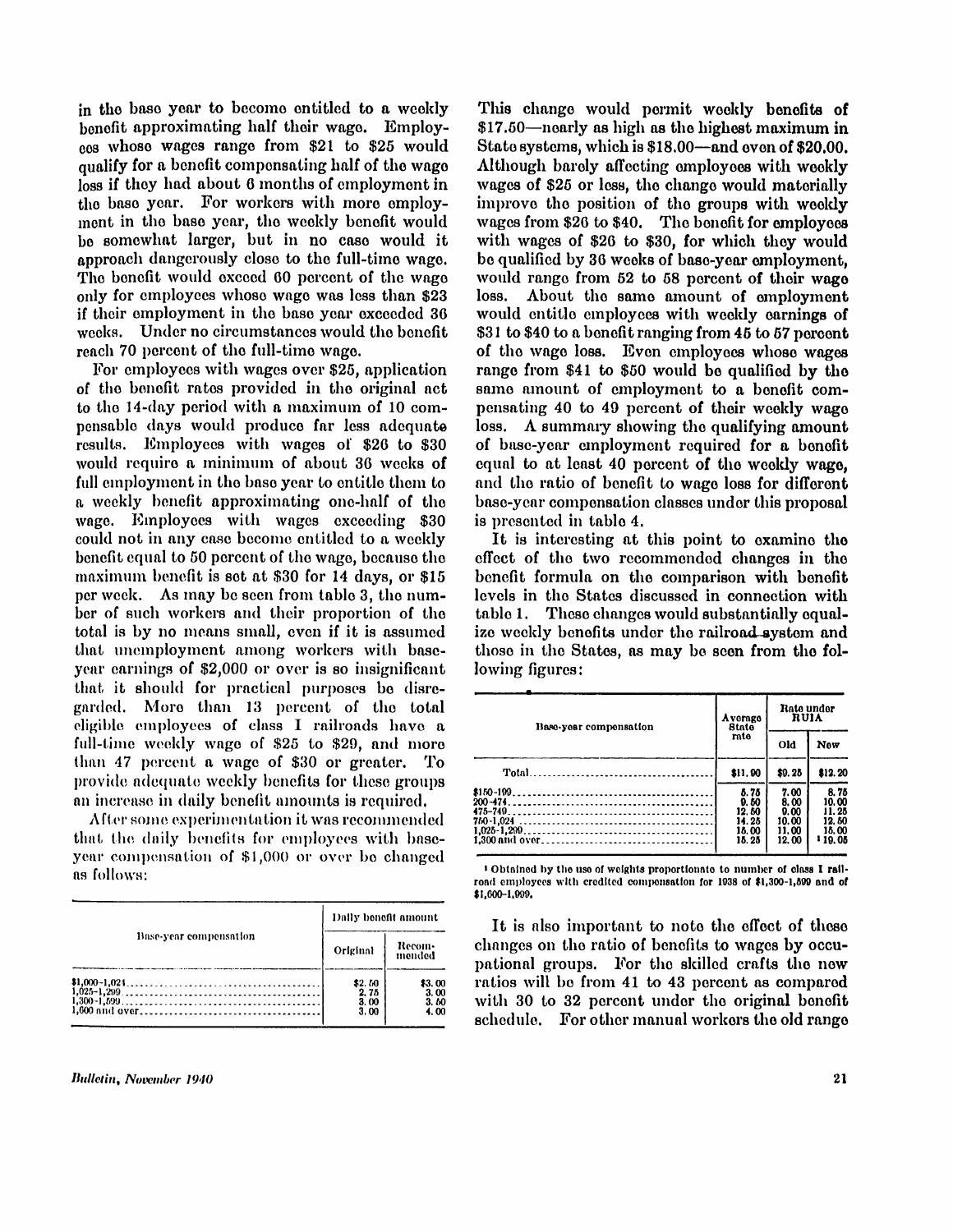Table 3.-Distribution of employees of class I railroads *with credited compensation of \$150-2,000 for 1938, by amount of full-time weekly wage <sup>1</sup>*

| Full-time weekly wage | Number <sup>1</sup> | Percent |  |  |
|-----------------------|---------------------|---------|--|--|
|                       | 790, 806            | 100.0   |  |  |
|                       | 30.286              | 3.8     |  |  |
|                       | 155, 811            | 19.7    |  |  |
|                       | 127.716             | 16.2    |  |  |
|                       | 107.006             | 13. 5   |  |  |
| $30.00 - 34.99$       | 197, 689            | 25.0    |  |  |
|                       | 105.084             | 13. 3   |  |  |
|                       | 43.434              | 5.5     |  |  |
|                       | 11.784              | 1. 5    |  |  |
|                       | 11.906              | 1. 5    |  |  |

<sup>1</sup> Full-time wage estimated from average hourly or daily earnings for 1938<br>as calculated by the Interstate Commerce Commission, on assumption of a<br>48-hour of 6-day week for all occupations except skilled crafts in mainten

of ratios from 35 to 43 percent is lifted to a new level of 44 to 54 percent. For white-collar employees the benefit will compensate for 38 percent of the wage loss as compared with 28 percent under the old rates. Only for the junior occupations in the train-and-engine service does the changed schedule fail to raise the average benefitwage ratio above 31 percent.

*Change in potential duration.*—The recommended change in the number of benefit days in a registration period clearly required an extension of the potential duration of benefits from 80 days in the benefit year to 100 days. The act originally provided benefits for 10 half months of total unemployment; under the proposed formula 10 registration periods of total unemployment would entail benefits for 100 days. Failure to extend duration would therefore amount to a reduction in the duration of benefits granted in the original act, a result which was scarcely consonant with the purpose of the amendments. Accordingly it was proposed that the limitation on benefits in a benefit year should be reworded to provide for a maximum of 100 daily benefit amounts instead of 80.

In fact a consideration of the experience in the first year of operation led to a proposal for an independent change in the duration provisions. As shown above, the duration of benefits under the railroad act, which is somewhat longer than the maximum so far adopted in most State systems, was merely a theoretical advantage for at least two-thirds of the claimants under the favorable employment conditions in 1939-40. True, if the

volume of unemployment had been larger, more use would have been made of the long duration; this fact, however, does not detract from the validity of the statement that, in some years at least, the extended duration of benefits is a right not likely to be exercised by the great majority of the eligible unemployed.

This conclusion necessarily leads to a reconsideration of the argument which was originally advanced for a 5-month benefit period in the year. The justification was in terms of concentration of unemployment in certain groups whose annual amount of unemployment tends to be great. The argument, however, fails to distinguish between the various types of unemployment peculiar to the different groups in the industry. For the track and bridge-and-building departments unemployment is largely seasonal in character, and for many employees, particularly in the northern regions, it extends over a number of months in the year. For shop employees unemployment is, under normal conditions, intermittent, with some tendency to concentrate toward the end of months or quarterly fiscal periods. Usually unemployment in the junior occupations in the train-andengine service is equally sporadic; it also reflects to some extent the seasonal fluctuations in freight and passenger movements. Among the station forces unemployment is important only for freight handlers, where a certain amount of casual and spread-the-work employment is found. Except in the track and bridge-and-building departments, therefore, prolonged unemployment is usually infrequent. It attains really large proportions, however, in periods of depression and affects particularly the shops and the junior train-and-engine occupations. For these groups a long duration of benefits, although not generally used in good times, becomes an extremely valuable asset when railroad business is slack. Generally speaking, such employees could in most years well do with shorter duration than that provided in the act, but would require considerably longer duration in some years.

Primarily to accommodate this type of case, a proposal was developed to permit the carrying over of unused benefit rights from one benefit year into the next. As finally recommended, this change would set the maximum number of days in the benefit year at 100 plus an addition, not exceeding 50 days, equal to the difference between 100 and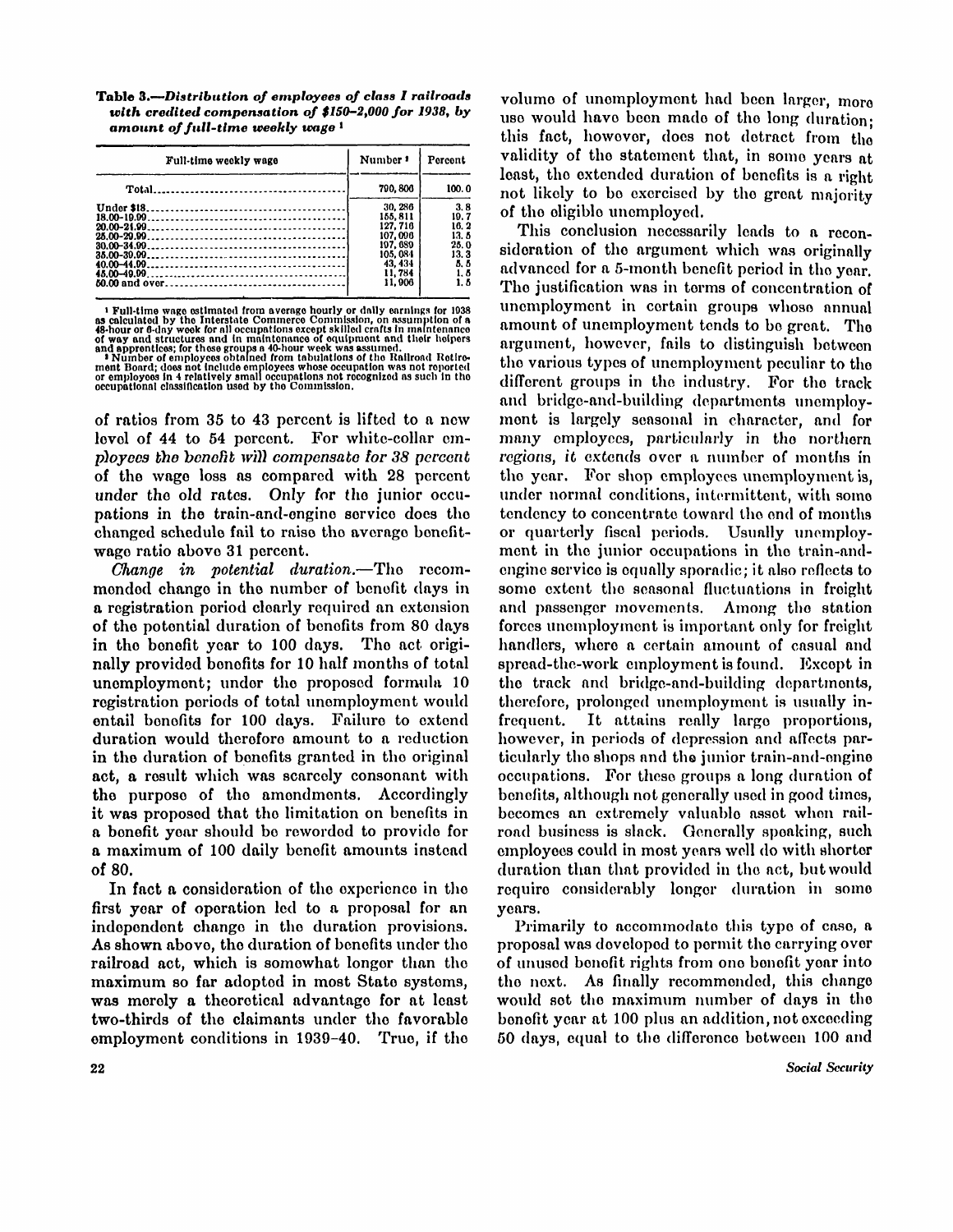the number of days for which benefits were drawn in the preceding benefit year. This right would of course be limited to those eligible for benefits in both the preceding and the current benefit years. The proposal amounts to a definition of potential benefit duration in terms of  $2$  successive years, with a limit of 200 days for the 2 years taken together and a limit of 100 to 150 days in the second year depending on the number of benefit days in the first year. It is somewhat similar to the British provision of additional days beyond the 26 weeks' normal duration, and to the additional benefits incorporated in some of the early State statutes in this country but repealed as unworkable before benefit payments began. Unlike these State provisions, however, which required wage and benefit records over a period of 5 years, the carry-over proposal could be readily adminis tered because it requires nothing more than a de-

termination of eligibility for 2 years and a record of the number of daily benefits drawn in the preceding year.

This proposal, it was felt, would prove of definite assistance not only in periods of severe cyclical decline. It would be equally helpful in individual cases in which the pattern of unemployment is affected by special conditions, and also for groups of workers who may be displaced because of technological innovations, consolidation or coordination of facilities, and abandonment of operations. Moreover, it would tend to mitigate the rigidity of a uniform benefit year, the adoption of which was recommended on other grounds, and to offset in part the restriction of benefit rights entailed for some employees in the substitution of a uniform for an individual benefit year.

*Change in the waiting period.*—As stated above, the waiting-period requirement in actual operation

Table **4.—***Rati o of benefit to wage and amount of* required *employment in base year for employees classified by amount of full-time weekly wage and amount of base-year compensation, under the Railroad Unemployment Insurance Act as amended in 1940 <sup>1</sup>*

|                          | Base-year compensation and weekly benefit classes |                                                            |                                                          |                                                            |                                                          |                                                            |                                                          |                                                            |                                                         |                                                            |                                                                  |                                                            |                                                          |                                                            |
|--------------------------|---------------------------------------------------|------------------------------------------------------------|----------------------------------------------------------|------------------------------------------------------------|----------------------------------------------------------|------------------------------------------------------------|----------------------------------------------------------|------------------------------------------------------------|---------------------------------------------------------|------------------------------------------------------------|------------------------------------------------------------------|------------------------------------------------------------|----------------------------------------------------------|------------------------------------------------------------|
| Full-time weekly<br>wago | $$150-109$<br>( \$8.75)                           |                                                            | \$200-474<br>\$475-749<br>(\$10.00)<br>(\$11.25)         |                                                            | \$750-009<br>(12.50)                                     |                                                            | \$1,000-1,299<br>(15.00)                                 |                                                            | \$1,300-1,599<br>(17.60)                                |                                                            | \$1,600 and over<br>(20.00)                                      |                                                            |                                                          |                                                            |
|                          | Percent<br>of full-<br>time<br>wage               | Weeks of<br>base-<br>year<br>employ-<br>ment re-<br>quired | Percent<br>of full-<br>time<br><b>WARO</b>               | Weeks of<br>base-<br>year<br>employ-<br>ment re-<br>quired | Percent<br>of full-<br>timo<br>wage                      | Weeks of<br>base-<br>year<br>employ-<br>ment re-<br>auired | Percent<br>of full-<br>time<br>wago                      | Weeks of<br>base-<br>year<br>employ-<br>ment re-<br>quired | Percent<br>of full-<br>timo<br>wago                     | Weeks of<br>base-<br>year<br>employ-<br>ment re-<br>auired | Percent<br>of full-<br>time<br>wago                              | Wooks of<br>base-<br>year<br>employ-<br>ment re-<br>auired | Percent<br>of full-<br>time<br>wage                      | Wooks of<br>base-<br>year<br>employ-<br>mont re-<br>quired |
| $$18.$                   | 49<br>40<br>44<br>42<br>40<br>.<br>.<br>.         | 8<br>8<br>.                                                | 56<br>63<br>60<br>48<br>46<br>44<br>42<br>40<br><u>.</u> | 11<br>11<br>10<br>10<br>9                                  | 63<br>59<br>56<br>64<br>81<br>49<br>47<br>45<br>43<br>42 | 26<br>25<br>24<br>23<br>22<br>21<br>20<br>19<br>18<br>18   | 69<br>66<br>63<br>60<br>57<br>64<br>52<br>50<br>48<br>46 | 42<br>89<br>38<br>36<br>34<br>33<br>31<br>30<br>29<br>26   | 75<br>71<br>68<br>65<br>63<br>60<br>58<br>86            | 50<br>48<br>45<br>43<br>42<br>40<br>38<br>37               | . 1<br>70<br>67<br>65                                            | . 1 1<br>52<br>50<br>-ÄŘ                                   |                                                          |                                                            |
|                          | en al control de la<br><b>Contractor</b>          | and the state of the state of                              | .<br>.                                                   | 1. <b>.</b>                                                | 40                                                       | 17<br>and a state of the state of                          | 45<br>43<br>42<br>40                                     | 27<br>20<br>25<br>24                                       | ы<br>82<br>80<br>48<br>47<br>46<br>44<br>43<br>42<br>41 | 36<br>34<br>33<br>32<br>31<br>30<br>20<br>29<br>28<br>27   | 63<br>60<br>58<br>87<br>55<br>53<br>$\bar{b}2$<br>50<br>49<br>47 | 46<br>46<br>43<br>42<br>41<br>39<br>38<br>37<br>36<br>35   | 66<br>63<br>61<br>59<br>87<br>66<br>84                   | $\frac{52}{60}$<br>47<br>46<br>Ä<br>43                     |
| 47.                      | assault and a                                     | .                                                          | .                                                        | <b>Contract Contract</b>                                   | .                                                        | .                                                          | and the state of the                                     | and a state of                                             | 40<br>.                                                 | 26<br>and the control                                      | 46<br>45<br>44<br>43<br>42<br>41<br>40                           | 34<br>33<br>33<br>82<br>31<br>30<br>30                     | 53<br>b1<br>80<br>49<br>48<br>47<br>46<br>44<br>44<br>43 | 42<br>41<br>84                                             |
| $50$ and $50$ and $50$   |                                                   |                                                            |                                                          | 1. 1. 1. 1.                                                |                                                          |                                                            |                                                          |                                                            | <u>.</u><br>.                                           |                                                            |                                                                  |                                                            | 42<br>41<br>40                                           | 33<br>33<br>82                                             |

1 Table limite d to base-year employment required to qualify for benefit equal to at least 40 percent of weekly wage. Obviously, at each wage listed,

employees may qualify for lower benefits with shorter periods of employment<br>in the base year.

**Bulletin, November 1940**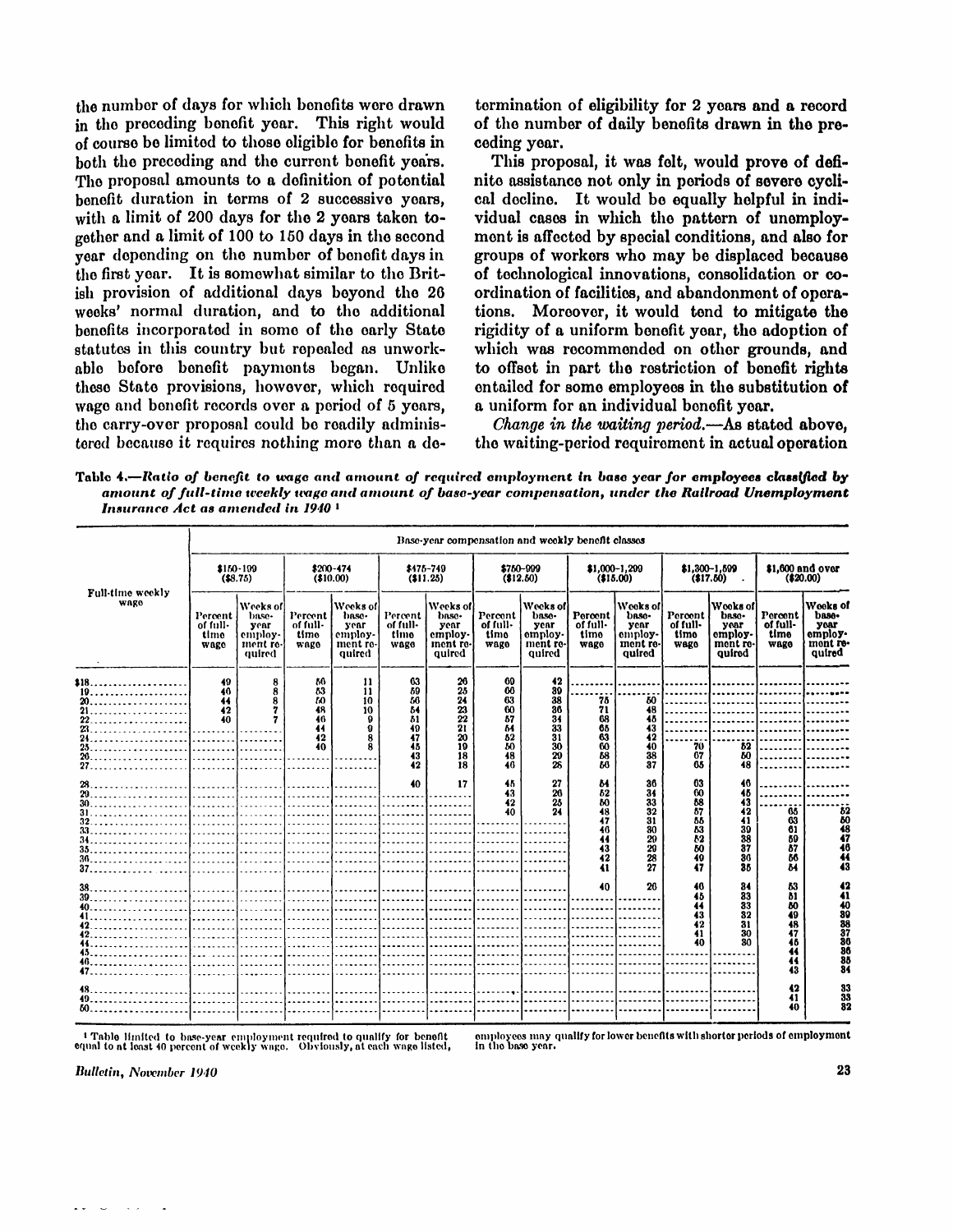was equivalent to 3 weeks, which was longer than that provided in most State laws. In addition the waiting period was discriminatory, since some employees were not compensated for 15 days of unemployment while others, whose unemployment was intermittent, could have as few as 8 days which were noncompensable. The waiting period was particularly hard on employees with 2 or more half months of continuous unemployment; these had to wait as long as 37 or 38 days for their first benefit check, the last week of the period being required for adjudication and trans mission of documents in the mail. The situation of these employees would be improved by making some benefits payable for even the first period of unemployment. This result could have been accomplished by applying to the proposed benefit formula the principle underlying the original requirement. The resulting waiting-period provision would amount to granting benefits for the first registration period for every day of unemployment in excess of 11, or a maximum of 3 daily benefits. No independent liberalization of the waiting period would have been involved in such a provision, because the number of noncompensable days is merely the sum of half the maximum number of days of unemployment in the period—the original minimum requirement and of the regular number of noncompensable days in any registration period. The experience of the first year, however, was such as to suggest that liberalization was both desirable and practicable. For this reason the change in the waitingperiod requirement finally recommended was that in the first registration period benefits should be payable for each day of unemployment in excess of 7, and that a first registration period with only 7 days of unemployment should be accepted for waiting-period credit.

This requirement would permit the payment of benefits for even the first registration period to claimants who were unemployed for more than half the number of days. For such claimants the noncompensable waiting time would be limited to 3 days. However, for other claimants the requirement would in fact be more stringent, because no benefits would be payable for any registration periods with less than 8 days of unemployment which precede the first registration period with at least 7 days of unemployment.

*Estimate of cost.*—The changes in the benefit formula recommended by the Board were estimated to entail an addition of no more than 115 percent to the benefit cost of the formula in the original act. This figure applies to a period covering an entire business cycle. In good years the addition to the cost would probably be considerably smaller and in bad years considerably greater. Since the employment outlook for the next 2 or 3 years is definitely favorable, there was no hesitation in recommending these changes even though the tentative calculation outlined above indicated a limit of approximately 100 percent for the increase in benefits. This estimate of the ratio of benefits to contributions was on the face of it conservative. Moreover, a reliable measure of this type can be obtained only from actual experience. It was felt that in the next few years such experience can be gained under conditions in no way endangering the solvency of the system. This was true not only because of the favorable employment outlook but also because of the large reserve already available, which was more than \$130 million at the end of June 1940. This reserve consisted of more than \$100 million transferred or due from the State unemployment funds, and approximately \$30 million representing the excess of collections over benefit payments in the first year of operation.

The estimated addition to benefit cost was composed of several items. The substitution of a registration period of 14 days with a maximum of 10 benefit days for a half month of 15 days with a maximum of 8 benefit days, with the necessary increase in the maximum number of benefit days in the year from 80 to 100, was estimated to add about 42.8 percent. The changes in daily benefit amounts, affecting as they do only employees with base-year compensation of \$1,000 or more, were estimated to add only about 5.6 percent. Both of these figures were calculated from a sample of records representing the first 4 months of claim and benefit experience. During this period beneficiaries in groups with higher base-year compensation and with intermittent unemployment had a greater weight than in the remaining months of the year. Since the increase in the benefit rights for these groups was greater than for beneficiaries with lower base-year compensation and with total unemployment, it was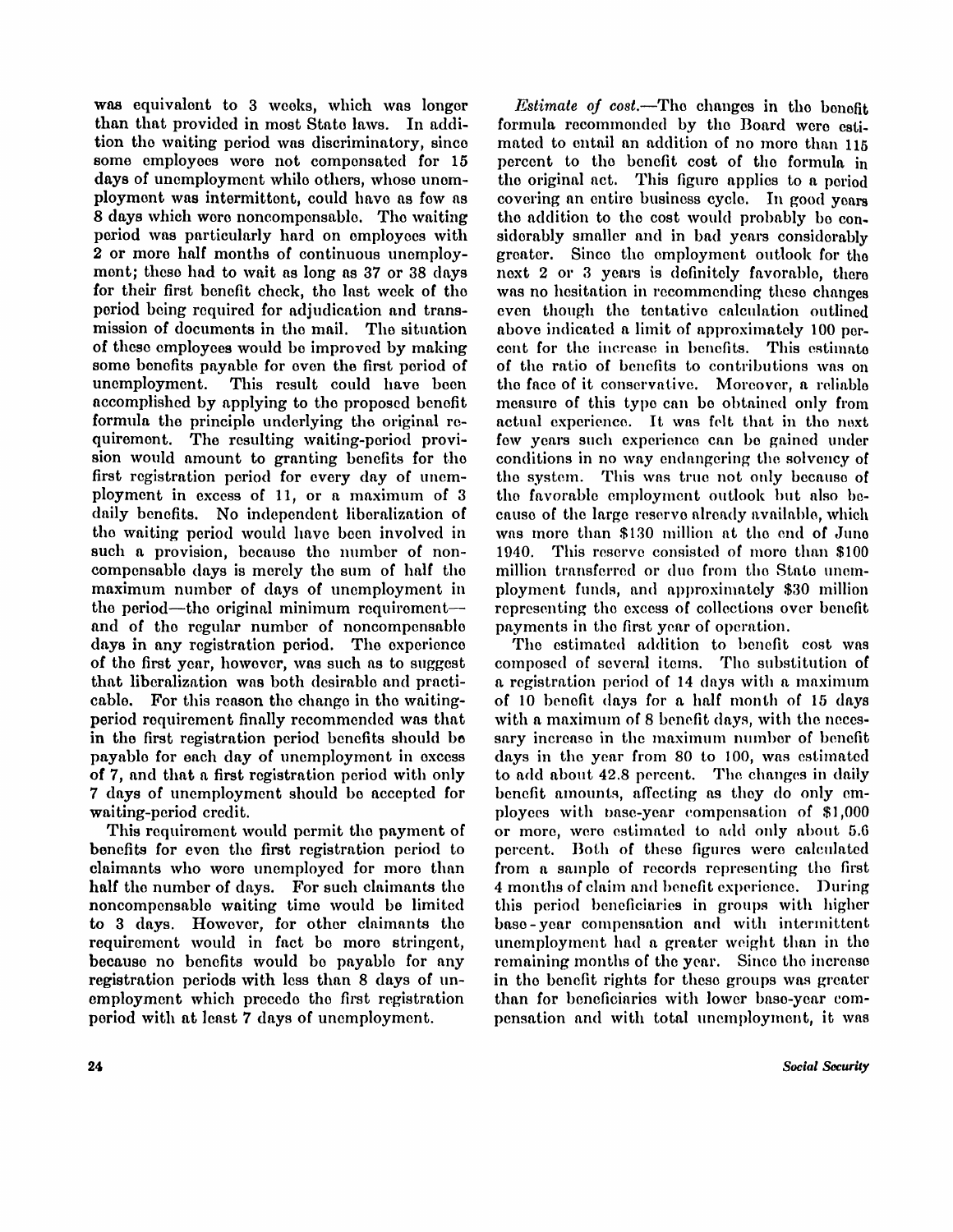apparent, even at the time the calculations were first completed, that the resulting figures overstate the most probable addition to cost.<sup>4</sup>

Similarly, for a year of severe unemployment those figures would overestimate the addition to the cost, because of increases in the number of benefit days in the period and in the daily benefit amounts. In such a year the proportion of registration periods with total unemployment would be much greater than it was in 1939-40; hence the estimate of nearly 43 percent for the increase in the number of benefit days would be too high. At the same time the proportion of beneficiaries in the base-year compensation groups of \$1,000 or over would probably be much larger; hence the estimate of less than 6 percent for the increase in the daily benefit amounts would be too low. However, since the first of these figures is more than 7 times larger than the second, the net effect would apparently be an overstatement of the addition to cost.

 $t_{\text{tot}}$  and the ventre proposed endinges. The addiwoman cost of the basis of the basis of the distribution of the distribution of was estimated on the basis of the distribution of unemployed workers by duration of unemploy-<br>ment used in the actuarial calculations underlight used in the actuality calculations underwith the original act. After the turnston table was adjusted to agree with the expected exhaustion rate for the first year of operation, it appeared that the additional cost entailed by the shorter waiting period would be about 14 percent. This estimate was applicable to conditions when unemployment was low; in years of severe unemployment the additional cost of a shorter waiting<br>period would be lower.

For an estimate of the cost of the carry-over provision—the addition of a maximum of 50 benefit days in one benefit year for unused rights in the benefit year immediately preceding—reliance had to be placed mainly on a small sample. For these cases the record of earnings month-by-month over the period  $1937-39$  was processed in such a manner as to yield a measure of the unemployment experienced and a description of its time pattern. The estimate thus obtained is an addition of 25 percent to cost for the average year; in good years the addition would probably be insignificant, whereas in bad years it might be more than double the average. Although the factual foundation for this estimate was slender, it is probable that it too does not understate cost. The duration table previously referred to shows that the additional cost of extending from 100 to 150 days in the year the potential duration of benefits for all eligible employees would be about 31 percent. The cost of the carry-over provisions should certainly be lower than that of an outright increase in potential duration by 50 percent.

## *Changes in the Benefit Formula Enacted into Law*

no current data were available for a cost estimate of  $\frac{1}{2}$ , the other proposed changes. The addi-<br>to the values of the values of the proposed changes. The addi-The changes discussed above were supported by representatives of organized labor but were not fully accepted by the representatives of management. The latter were prepared to support the substitution of a registration period with 10 benefit days and the increase in the daily benefit amount for employees with base-year compensation of \$1,000 or more. Opposition was voiced, however, parent extension of potential duration, and most of all to the carry-over provision. The objection to the increase in potential duration to 100 days and to the waiting-period change was grounded largely in the belief that such a change would set standards higher than those accepted in the majority of the State systems. The carry-over provision was attacked as a radical departure from principles of unemployment insurance established in this country and as an addition to benefit rights the full cost of which cannot be accurately estimated. It was also argued that this provision, designed to help the groups that do not as a rule experience any significant amount of unemployment, perverts the purposes of unemployment insurance

> At first the representatives of management proposed also a slight reduction in the daily benefit amounts for employees with base-year compensation of less than \$700. The daily rate proposed was \$1.50 for employees with compensation of \$150-399 (instead of \$1.75 and \$2.00 under original act); \$2.00 for employees with compensation of  $$400-699$  (instead of  $$2.25$  for most of this group under original act); and  $$2.50$  for employees with compensation of \$700-999. However, since the differences were small and since it was obviously desirable to avoid numerous

<sup>4</sup> Estimates based on analysis of the first full year of operation clearly show the overstatement in the original calculation. In 1939-40 the change in the<br>number of benefit days would have added 39.6 percent to the cost, and the change in daily benefit amounts 3.9 percent.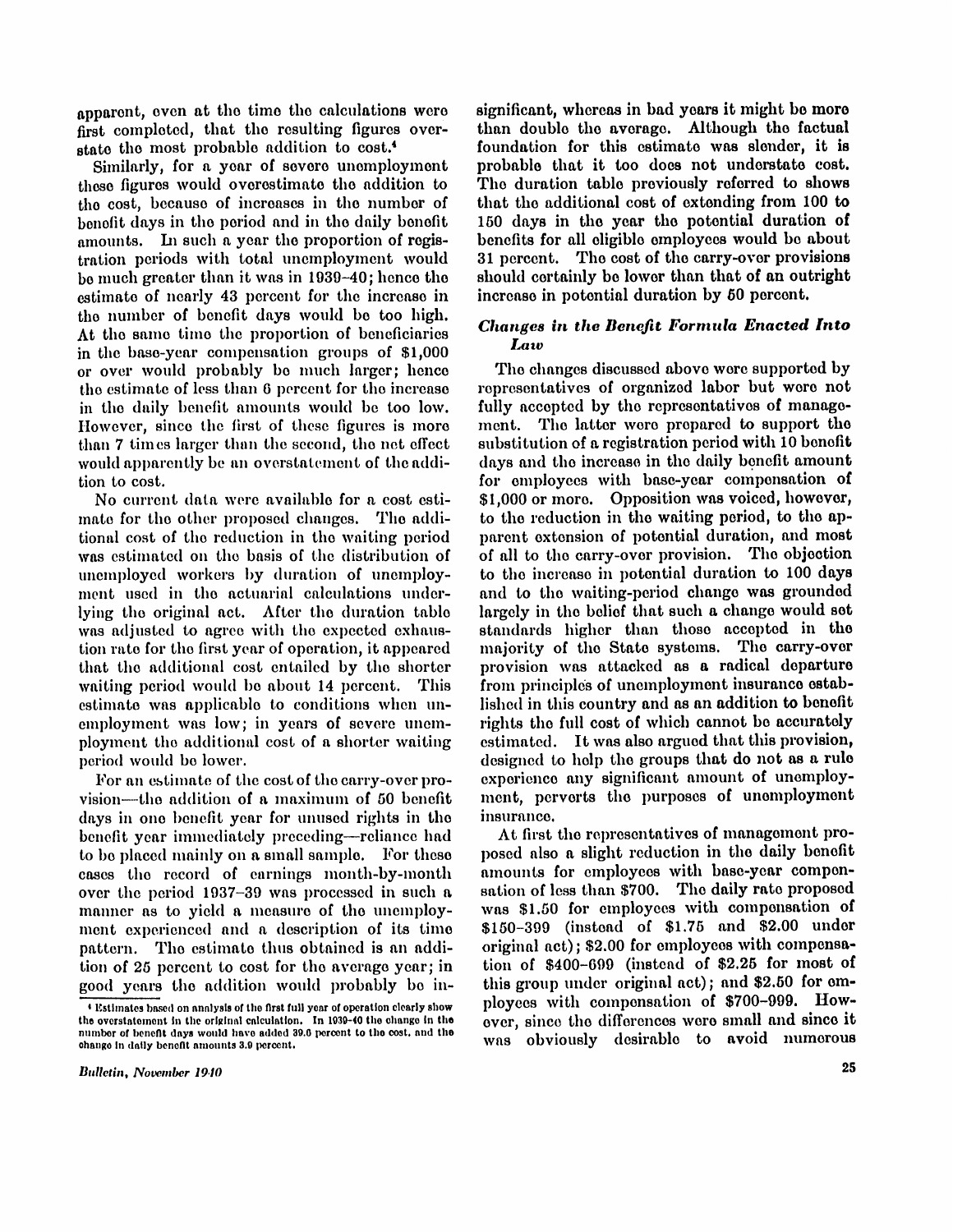changes in the external characteristics of the benefit formula, this proposal was withdrawn at the conclusion of the Senate Committee hearings on the amendatory bills.

The general tenor of the arguments advanced by management was that an addition to cost of 115 percent is altogether too drastic to be made after only a year of operation under the law. The changes supported by management entailed an additional cost of about 35 percent, which was held to be about as large an increase as is safe to grant until further experience could be accumulated. There was, furthermore, strong objection to the setting up of standards higher than those accepted in the more progressive and liberal State systems. Such a procedure would presumably put the railroad employees in a privileged class and at the same time unduly burden the industry, because the benefits are financed exclusively through employer contributions. With one-third of the railroad mileage in receivership and net operating income considerably below the level of the 20's, it was argued, the industry should not be required to support a system providing larger and longer benefits than those adopted for the rest of the insurance coverage. If the usual type of benefit can be financed with a contribution lower than 3 percent, then the rate of contribution should be reduced. Such a reduction would have been granted in any event in most State laws with individual employer-reserve or experience-rating features if a separate Federal system had not been created for the railroads.

Consistent with this line of thought, the representatives of management proposed an amendment which would relate the rate of contribution to the reserve in the railroad unemployment insurance account. The contribution rate would remain at 3 percent as long as the reserve, including amounts due though not actually transferred to the account, was less than \$100 million. The rate would be reduced to 2 percent when the reserve was between \$100 and \$125 million and to 1 percent when the reserve was \$125 million or greater. The change in the rate would be made as of the beginning of each fiscal year on the basis of the size of the reserve as of that date. In its original formulation the proposal would have resulted in an immediate reduction of the contribution rate to 1 percent. As a result of the hearings before the Senate Committee the phrasing was modified to assure a contribution

of not less than 2 percent for the fiscal year 1940-41.

Although the proposal was characterized and defended as industrial merit rating, it differs from the type of experience rating incorporated in the laws of a number of States. The major difference is that in the State systems the benefit experience of the employees of each individual employer governs the variation in the employer's contribution rate. In the State laws the measures adopted by the employer to reduce fluctuations in employment and to minimize labor turn-over may be reflected in a reduction of the number of employees becoming entitled to benefits and in a decrease of the amount of benefits per claimant. With industrial merit rating, no such incentive is offered to stabilization of employment by individual employers, for the efforts of one employer may be completely nullified by the policies of another. Because the experience of individual employers is not controlling there is no need to maintain a record of such experience; this factor eliminates the objection usually advanced against merit rating from the standpoint of complexity and costliness of the administrative process. So-called industrial merit rating can therefore be neither justified nor condemned on the same grounds as experience rating in the State systems.

In the amendatory act adopted by Congress the proposals for a sliding scale of contributions and for a carry-over of unused benefit rights from one benefit year to another were eliminated. All the other changes in the benefit formula recommended by the Board were enacted into law, including the two features on which there was no agreement between management and labor—the reduction in the waiting period and the increase in potential duration to 100 benefit days in the year.

## *Other Amendments to the Act*

In addition to modifications in the benefit formula the amendatory act contains other changes which affect the benefit rights of covered employees. These changes are noncontroversial in character and were recommended by the Board primarily with a view to simplifying and reducing the cost of administration. The more important are discussed below.

*Changes in the benefit year and base year.*—The original act provided for an individual benefit year, beginning with the first day of the first half month for which benefits are payable to an em-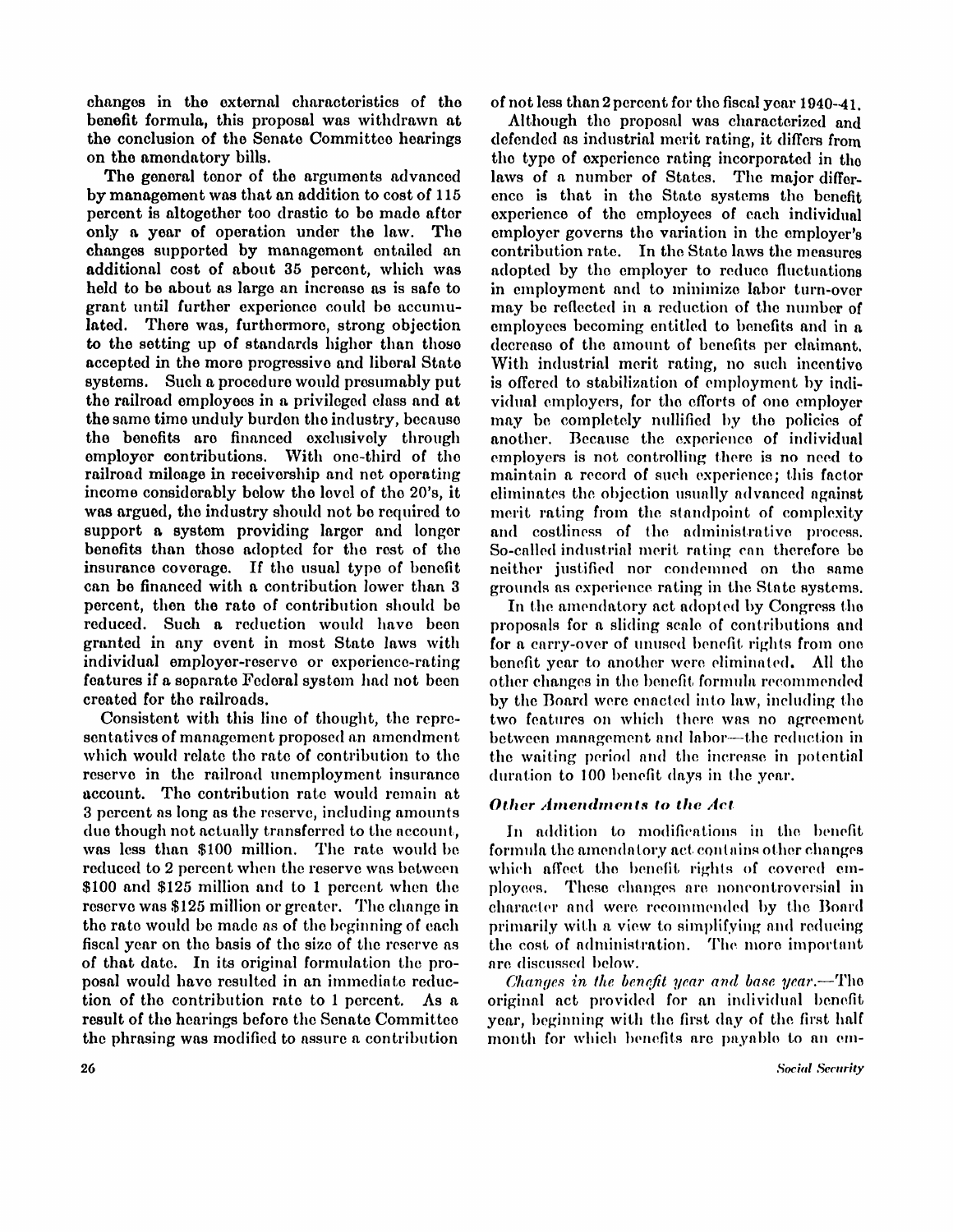ployee. The base year, however, was uniform for all employees whose benefit year began between July 1 and the following June 30; this was the calendar year preceding July 1. The inconsistency between an individual benefit year and a uniform base year was bound to lead to unnecessary complexities and misunderstanding. One of them was that, for an employee beginning a benefit year in April, May, or June, benefit rights were governed by earnings in a base period removed by at least 1¼ years from the period of unemployment; moreover, such determination would be controlling for the entire period of the following 12 months, even though a complete record of earnings for the calendar year following the base year had become available in the meantime

Another complication was involved in the fact that the right to benefits for any half month of unemployment could be based on earnings in  $2$ different calendar years, depending on the date when the employee's current benefit year began. Since the date of occurrence of the initial spell of unemployment had no necessary relation to the current spell of unemployment, it was difficult to justify the apparently arbitrary selection of base years. This difficulty was magnified by the procedure, essential for other purposes, of distributing to employees in May and June official statements of compensation and service credited to them for the preceding calendar year. Equipped with such a statement, a worker unemployed in July 1940 could claim with some show of reason that he was entitled to benefits on the basis of wages earned in 1939, even though his benefit year in which the rights were based on 1938 wages had not yet expired; the readiness to press such a contention would of course be greatest in those cases in which the benefits based on 1939 wages were larger or in which the right to benefits based on 1938 wages had been exhausted although the benefit year was still current. The recommendation was therefore made and adopted by Congress that the benefit year be defined uniformly for all employees as beginning on July 1 and ending on the following June 30. The definition of the base year was not changed in principle, since it was uniform in the original act.

The effect of the new benefit-year provision upon the rights of employees varies with the individual's pattern of unemployment and of previous employment. Employees who exhaust their rights for the year some time prior to July 1 and who under the old definition of benefit year could not have begun a new benefit year for a number of months after July 1, will obviously be better off. Other claimants who draw only a fraction of the maximum benefits before July 1 and whose benefit year under the old law would extend for some months beyond July 1, may be adversely affected if they happen to suffer prolonged unemployment after July 1. It is probable that under normal conditions the net effect of the change is advantageous to the covered employees; in periods of rapid rise in unemployment, on the other hand, the number adversely affected may be large. The carry-over provision discussed above would, if enacted, have neutralized a major share of this uniform lapsing of rights on July 1.

In connection with the new definition of the benefit year, a change in the time at which the waiting period is served was also recommended and adopted. Originally the waiting period could be served at any time within 6 months of the beginning of the benefit year. Under the amended act the waiting period for a benefit year will be served in the benefit year in the first registration period which includes 7 or more days of unemployment. This change will result in considerable simplification, because it eliminates all registrations of workers who are not currently entitled to benefits. By the end of June 1940 nearly  $12.000$ claims had been received from workers who were not currently entitled to benefits but who might be able to begin in July or subsequent months a benefit year based on 1939 wages. In the period July-September nearly 12,000 additional claims of this type were received from workers who still had a benefit year current although their rights to benefits in such year were exhausted. In many cases two or more such claims were filed by the same individual. This huge mass of unnecessary paper work will be dispensed with because, under the act as amended, a claimant cannot serve before July 1 the waiting period for a benefit year beginning on that date; having served such a waiting period, he does not need to serve any additional waiting time until the following July.

When the amendatory bill was originally introduced in May it was thought that the legislation would be passed in time for the changes to go into effect on July 1. Because of the delay, the effective date of most of the changes was shifted to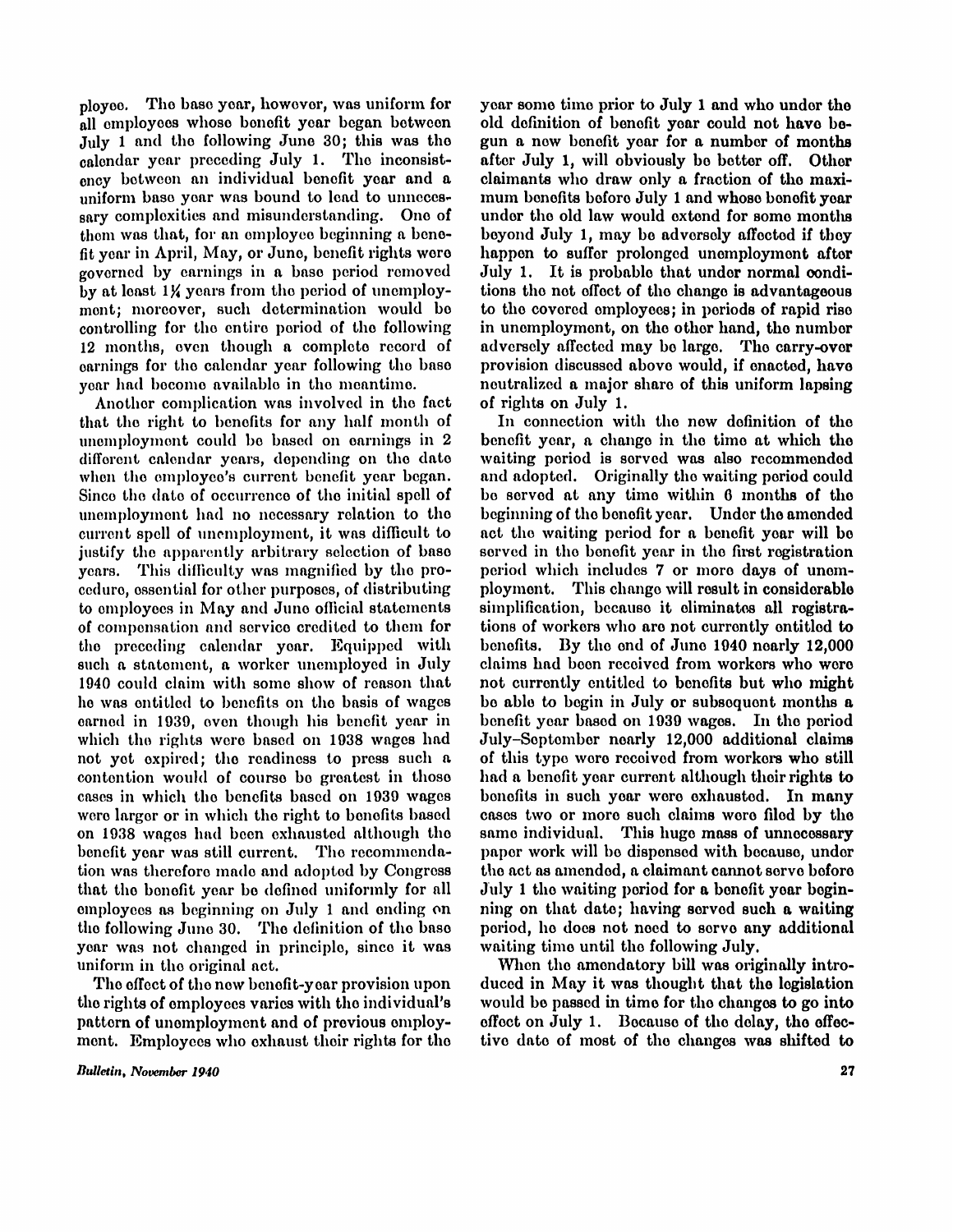November 1, thereby creating a special problem in regard to the benefit year ending on June 30, 1941. This problem has been met by a series of provisions based on the principle that all unemployment which occurred subsequent to June 30, 1940, is to be regarded as though it fell within the benefit year ending June 30, 1941. Employees who have completed a waiting period in half months ended after June 30, 1940, will not need to serve another waiting period before July 1941. Employees who had compensable days of unemployment in half months begun after June 30 and before November 1, 1940, will have these days charged against their rights in the benefit year ending June 30, 1941, whether such benefits were paid on the basis of wages for 1938 or on the basis of wages for 1939.

*Changes in definition of unemployment.*—A number of changes were made in the definition of various terms which modify the concept of a day of unemployment with respect to which an employee may register and claim waiting-period credit or benefits. The original act specified that an employee may register as unemployed with respect to any day in the week, including Sundays and holidays. When only days of unemployment in excess of 7 in a half month were compensable, there was no temptation to register with respect to Sundays and holidays unless the employee had at least 4 additional days of unemployment. With benefits payable for each day in excess of 4 in a 14-day period, it appears more important to prevent a large volume of Sunday and holiday registrations by persons who may wish to protect themselves in case 1 or more days of actual unemployment are added in the course of the same registration period. For this reason a provision was inserted to disqualify Sundays or holidays as days of unemployment unless the claimant also registered as unemployed on the day preceding and, except at the end of a registration period, also on the day following the Sunday or holiday.

Another change regulates the effect of income from employment or self-employment upon the validity of registration as unemployed. Originally the act provided that no day could be regarded as a day of unemployment if remuneration was payable with respect to such day. Remuneration was defined restrictively as pay for services for hire only (although it specifically included tips).

Thus a claimant who during the lay-off period derived income from some work could be barred from benefits only if he performed the work in the capacity of an employee or on grounds of unavailability for suitable employment.

The first year's experience revealed at least two difficulties in connection with this provision. First, it was apparent that in some cases its literal enforcement resulted in discrimination that could not be justified on any objective consideration of the facts. If an electrician, for example, worked for an electrical contractor, his wage would definitely bar him from benefits; but if he performed the same work directly for the customer or customers of the electrical contractor, the pay received would not be for services for hire and would not make him incligible for benefits. Second, it was obvious that to disqualify any day on which the man may have earned a few cents as an employee is unduly harsh. This difficulty assumed grotesque proportions in such cases as those of employees who were also officers of local lodges of labor organizations, fraternal organizations, or building and loan associations. The duties attached to these offices required perhaps one evening every week or every other week, but the pay for the services was formally calculated at a small amount per month. A literal interpretation of the law would have disqualified such employees from benefits for the entire month even though they were in fact unemployed in their regular fulltime positions.

These difficulties are resolved by the following changes in the law. Remuneration is redefined to include income from self-employment. However, subsidiary remuneration does not disqualify a day as a day of unemployment. Subsidiary remuneration is defined as pay not in excess of an average of \$1 a day for work which can be performed by the employee even while he is in active service on full time in his regular occupation.

*Rights of mileage workers.*—Under the act as amended in June 1939, any half month in which an employee earned, under a contract of employment providing for compensation on a mileage basis, 8 times his schedule daily rate of pay could not be claimed as a half month of unemployment. This provision, which applied mainly to employees in the train-and-engine service, was justified on the ground that labor agreements supported by long established practice imposed maximum limitations